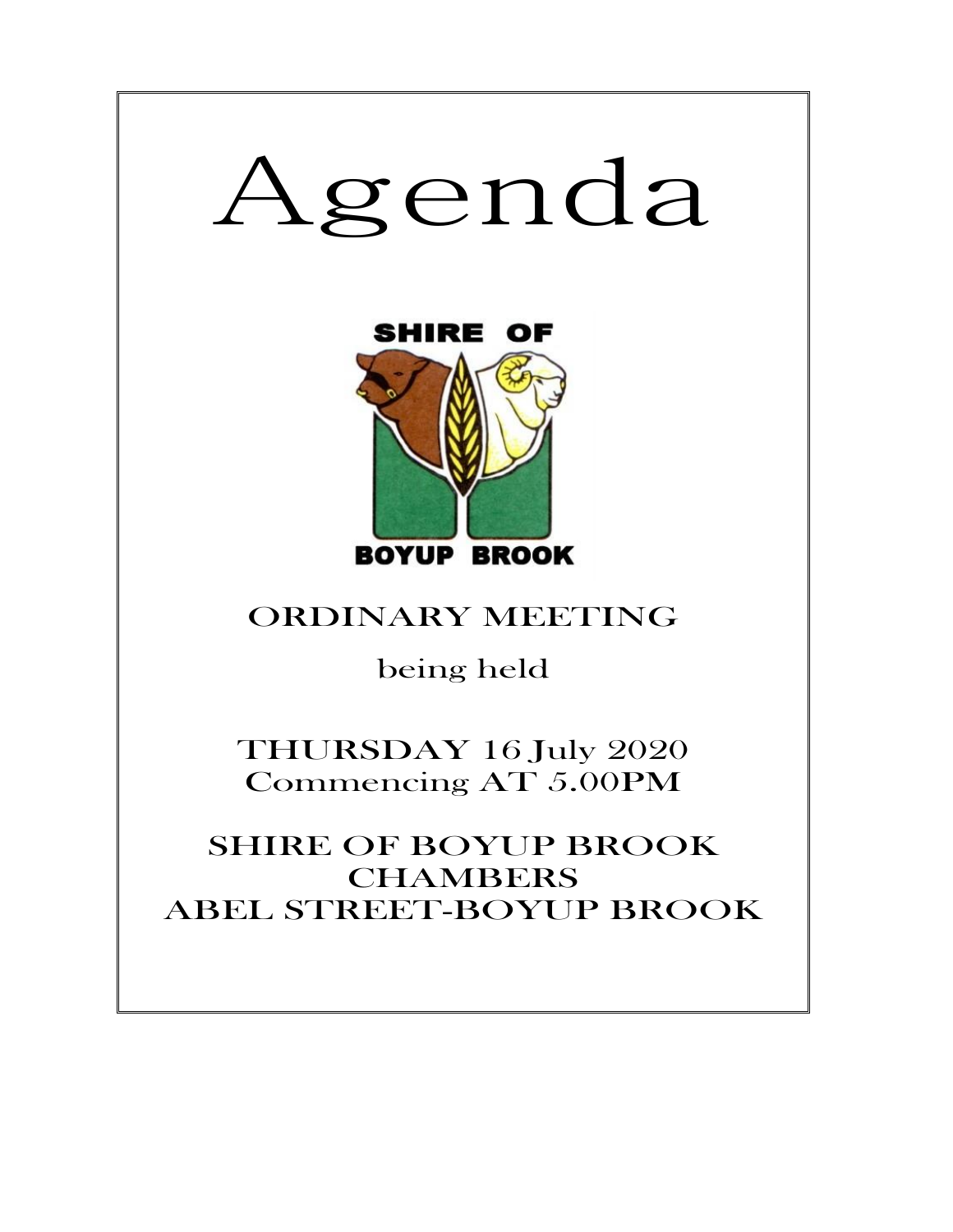# NOTICE OF ORDINARY COUNCIL MEETING

To:- Cr R Walker – Shire President Cr K Moir Cr S Alexander Cr P Kaltenrieder Cr H O'Connell Cr T Oversby Cr A Price

The next Ordinary Council Meeting of the Shire of Boyup Brook will be held on Thursday 16 July 2020 in the Council Chambers, Shire of Boyup Brook, Abel Street, Boyup Brook – commencing at 5.00pm.

Mr Peter Dittrich Acting Chief Executive Officer

Date: 9 July 2020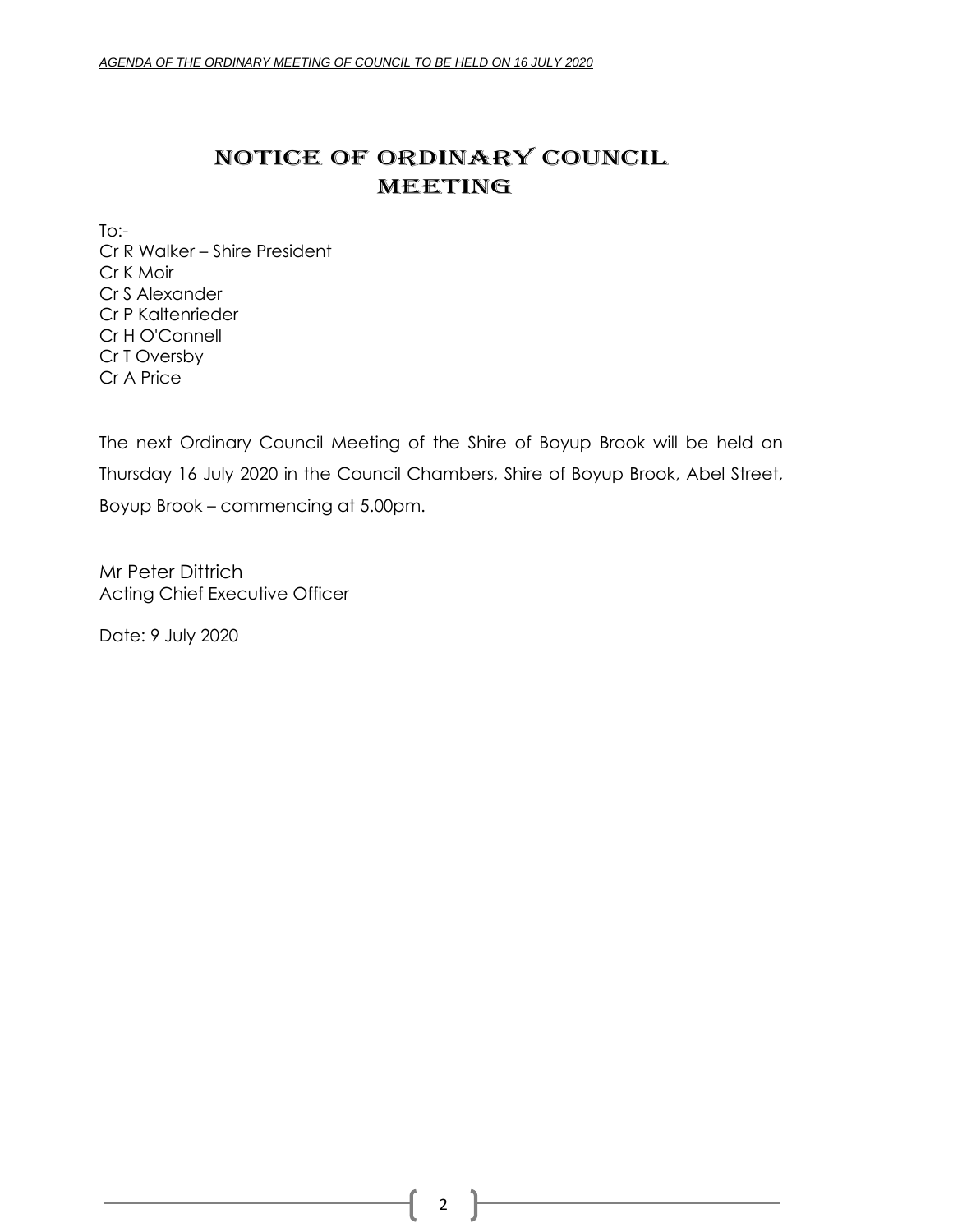### **TABLE OF CONTENTS**

| 1.3                    |                                                                                      |  |
|------------------------|--------------------------------------------------------------------------------------|--|
| $\mathbf{2}$           |                                                                                      |  |
| 2.1                    |                                                                                      |  |
| 3                      |                                                                                      |  |
| 4                      |                                                                                      |  |
| 5                      |                                                                                      |  |
| 6<br>6.1<br>6.2<br>6.3 |                                                                                      |  |
| 7                      |                                                                                      |  |
| 8                      |                                                                                      |  |
| 9                      |                                                                                      |  |
| 9.1                    |                                                                                      |  |
|                        |                                                                                      |  |
|                        |                                                                                      |  |
|                        |                                                                                      |  |
|                        |                                                                                      |  |
|                        |                                                                                      |  |
|                        |                                                                                      |  |
|                        |                                                                                      |  |
|                        |                                                                                      |  |
| 10                     |                                                                                      |  |
|                        |                                                                                      |  |
|                        |                                                                                      |  |
| 11                     |                                                                                      |  |
|                        |                                                                                      |  |
| 12                     | URGENT BUSINESS BY APPROVAL OF THE PRESIDENT OR A MAJORITY OF COUNCILLORS PRESENT 39 |  |
| 13                     |                                                                                      |  |
|                        |                                                                                      |  |
|                        |                                                                                      |  |
| 14                     |                                                                                      |  |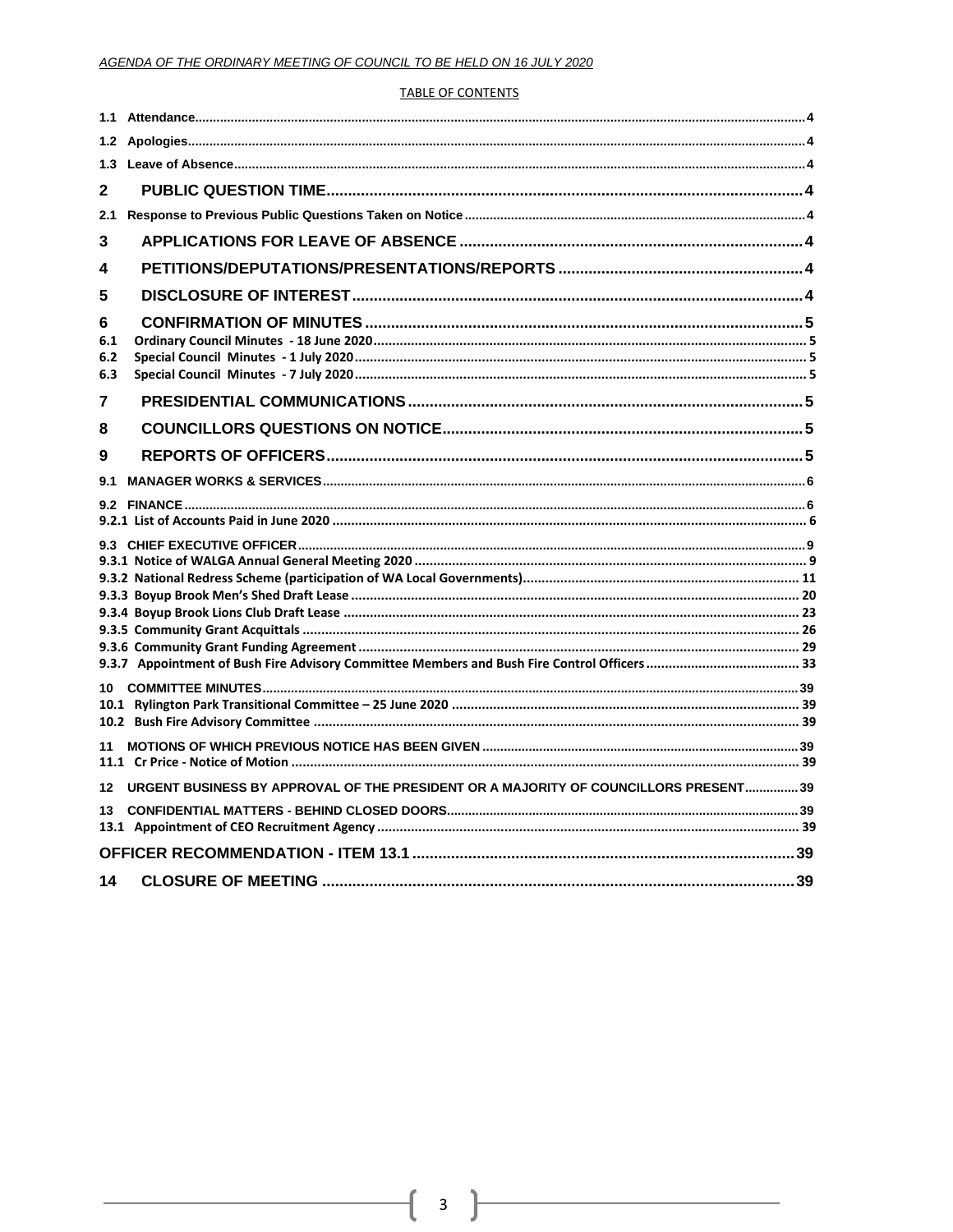# <span id="page-3-0"></span>**RECORD OF ATTENDANCE/APOLOGIES/LEAVE OF ABSENCE PREVIOUSLY APPROVED**

# **1.1 Attendance**

- Cr R Walker Shire President Cr S Alexander Cr P Kaltenrieder Cr K Moir Cr H O'Connell Cr T Oversby Cr A Price
- STAFF: Mr Peter Dittrich (Acting Chief Executive Officer) Ms Vanessa Crispe (Coordinator Works, Projects and Assets) Mrs Maria Lane (Executive Assistant)
- <span id="page-3-1"></span>**1.2 Apologies**
- <span id="page-3-2"></span>**1.3 Leave of Absence**
- <span id="page-3-3"></span>**2 PUBLIC QUESTION TIME**
- <span id="page-3-4"></span>**2.1 Response to Previous Public Questions Taken on Notice**
- <span id="page-3-5"></span>**3 APPLICATIONS FOR LEAVE OF ABSENCE**
- <span id="page-3-6"></span>**4 PETITIONS/DEPUTATIONS/PRESENTATIONS/REPORTS**
- <span id="page-3-7"></span>**5 DISCLOSURE OF INTEREST**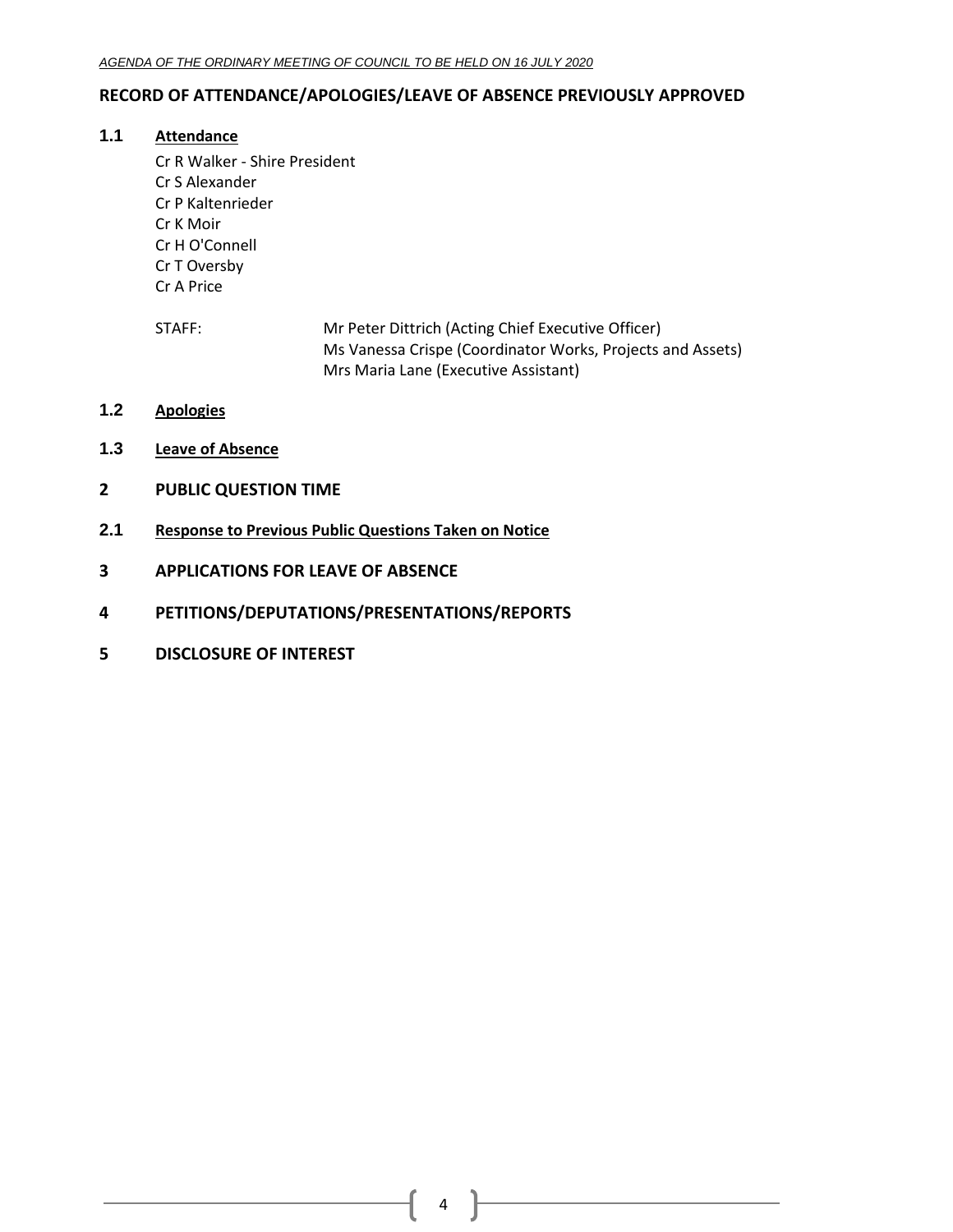# <span id="page-4-1"></span><span id="page-4-0"></span>**6 CONFIRMATION OF MINUTES**

# **6.1 Ordinary Council Minutes - 18 June 2020**

# **OFFICER RECOMMENDATION - Item 6.1**

That the minutes of the Ordinary Council Meeting held on Thursday 18 June 2020 be confirmed as an accurate record.

# <span id="page-4-2"></span>**6.2 Special Council Minutes - 1 July 2020**

# **OFFICER RECOMMENDATION - Item 6.2**

That the minutes of the Special Council Meeting held on Wednesday 1 July 2020 which *commenced at 5.15pm* be confirmed as an accurate record.

# **OFFICER RECOMMENDATION - Item 6.2**

That the minutes of the Special Council Meeting held on Wednesday 1 July 2020 which *commenced at 6.40pm* be confirmed as an accurate record.

# <span id="page-4-3"></span>**6.3 Special Council Minutes - 7 July 2020**

# **OFFICER RECOMMENDATION - Item 6.3**

That the minutes of the Special Council Meeting held on Tuesday 7 July 2020 be confirmed as an accurate record.

# <span id="page-4-4"></span>**7 PRESIDENTIAL COMMUNICATIONS**

- <span id="page-4-5"></span>**8 COUNCILLORS QUESTIONS ON NOTICE**
- <span id="page-4-6"></span>**9 REPORTS OF OFFICERS**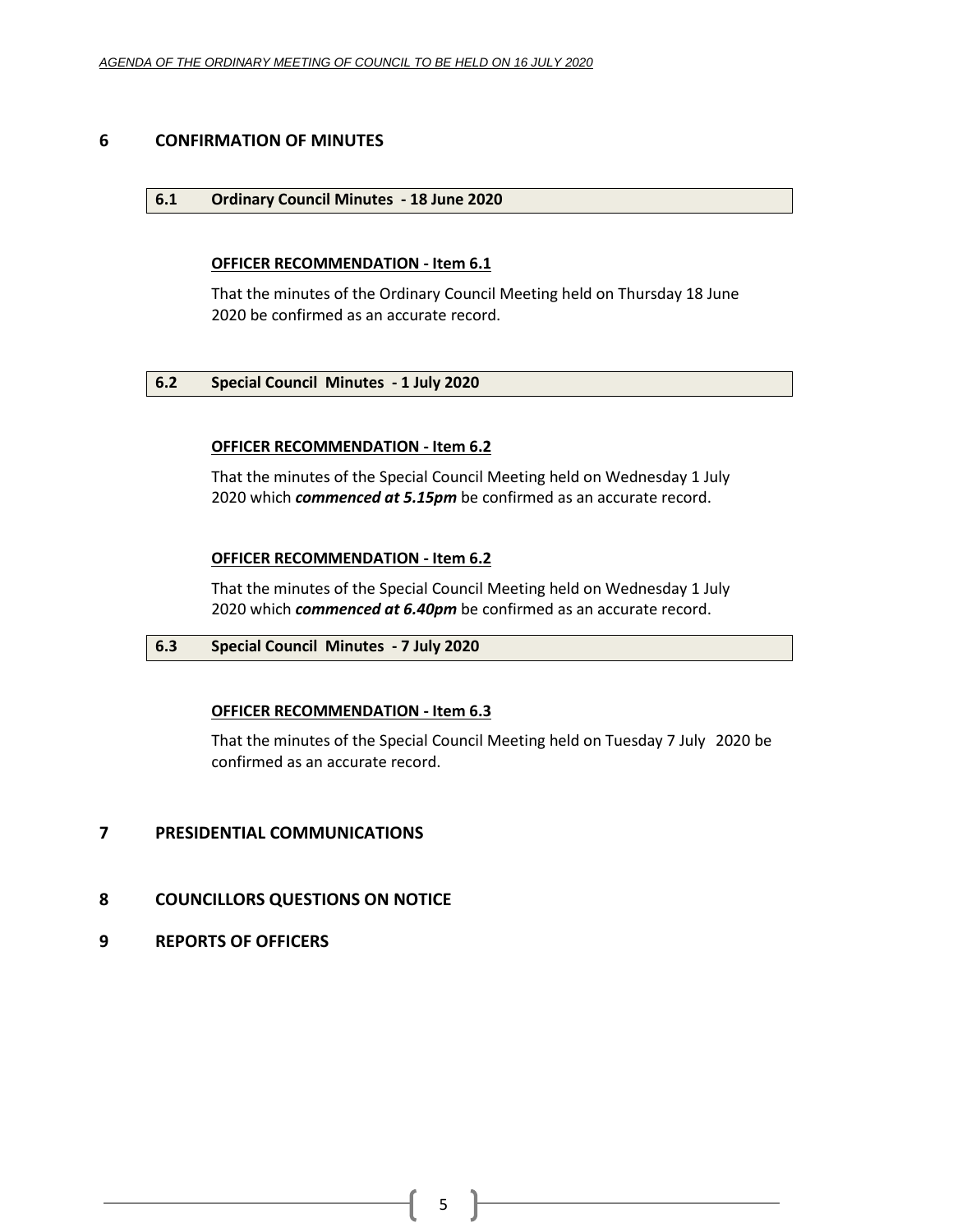#### <span id="page-5-0"></span>**9.1 MANAGER WORKS & SERVICES**

Nil

# <span id="page-5-1"></span>**9.2 FINANCE**

### <span id="page-5-2"></span>**9.2.1 List of Accounts Paid in June 2020**

| Location:                       | Not applicable                      |
|---------------------------------|-------------------------------------|
| <b>Applicant:</b>               | Not applicable                      |
| File:                           | FM/1/002                            |
| Disclosure of Officer Interest: | None                                |
| Date:                           | 09/07//20                           |
| Author:                         | Janet Brown- Management Accountant  |
| <b>Authorising Officer:</b>     | Peter Dittrich – Acting CEO         |
| <b>Attachments:</b>             | Yes - List of Accounts Paid in June |
|                                 |                                     |

# **SUMMARY**

In accordance with the *Local Government (Financial Management) Regulations 1996* the list of accounts paid in June 2020 are presented to Council.

#### **BACKGROUND**

This report presents accounts/invoices received for the supply of goods and services, salaries and wages, and the like which were paid during the period 01 to 30 June 2020.

# **COMMENT**

The attached listing represents accounts/invoices the shire paid by cheque or electronic means during the period 01 to 30 June 2020.

#### **CONSULTATION**

Nil

# **STATUTORY OBLIGATIONS**

Local Government (Financial Management) Regulations 1996, Regulations 12 and 13 apply and are as follows:

*12. Payments from municipal fund or trust fund*

*(1) A payment may only be made from the municipal fund or the trust fund —*

*(a) if the local government has delegated to the CEO the exercise of its power to make payments from those funds — by the CEO; or*

*(b) otherwise, if the payment is authorised in advance by a resolution of the council.*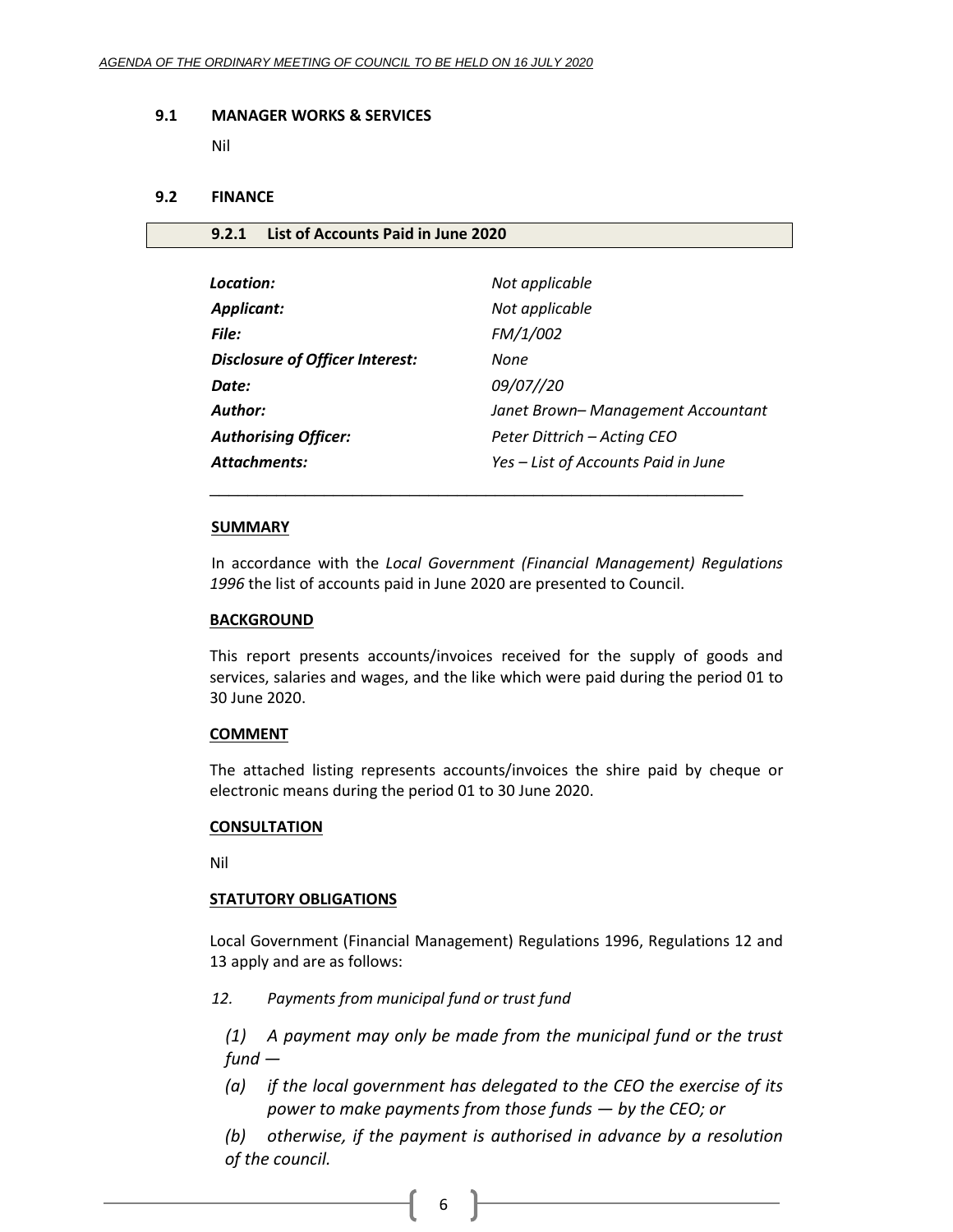- *(2) The council must not authorise a payment from those funds until a list prepared under regulation 13(2) containing details of the accounts to be paid has been presented to the council.*
- *13. Lists of accounts*
- *(1) If the local government has delegated to the CEO the exercise of its power to make payments from the municipal fund or the trust fund, a list of accounts paid by the CEO is to be prepared each month showing for each account paid since the last such list was prepared —*
	- *(a) the payee's name;*
	- *(b) the amount of the payment;*
	- *(c) the date of the payment; and*
	- *(d) sufficient information to identify the transaction.*
	- *(2) A list of accounts for approval to be paid is to be prepared each month showing —*

*(a) for each account which requires council authorisation in that month —*

- *(i) the payee's name;*
- *(ii) the amount of the payment; and*
- *(iii) sufficient information to identify the transaction; and*

*(b) the date of the meeting of the council to which the list is to be presented.*

- *(3) A list prepared under sub regulation (1) or (2) is to be —*
	- *(a) presented to the council at the next ordinary meeting of the council after the list is prepared; and*
	- *(b) recorded in the minutes of that meeting.*

# **POLICY IMPLICATIONS**

Council's *Authority to Make Payments Policy* has application.

# **BUDGET/FINANCIAL IMPLICATIONS**

Account payments accorded with a detailed 2019-20 Annual Budget

# **STRATEGIC IMPLICATIONS**

Nil

# **VOTING REQUIREMENTS**

Simple Majority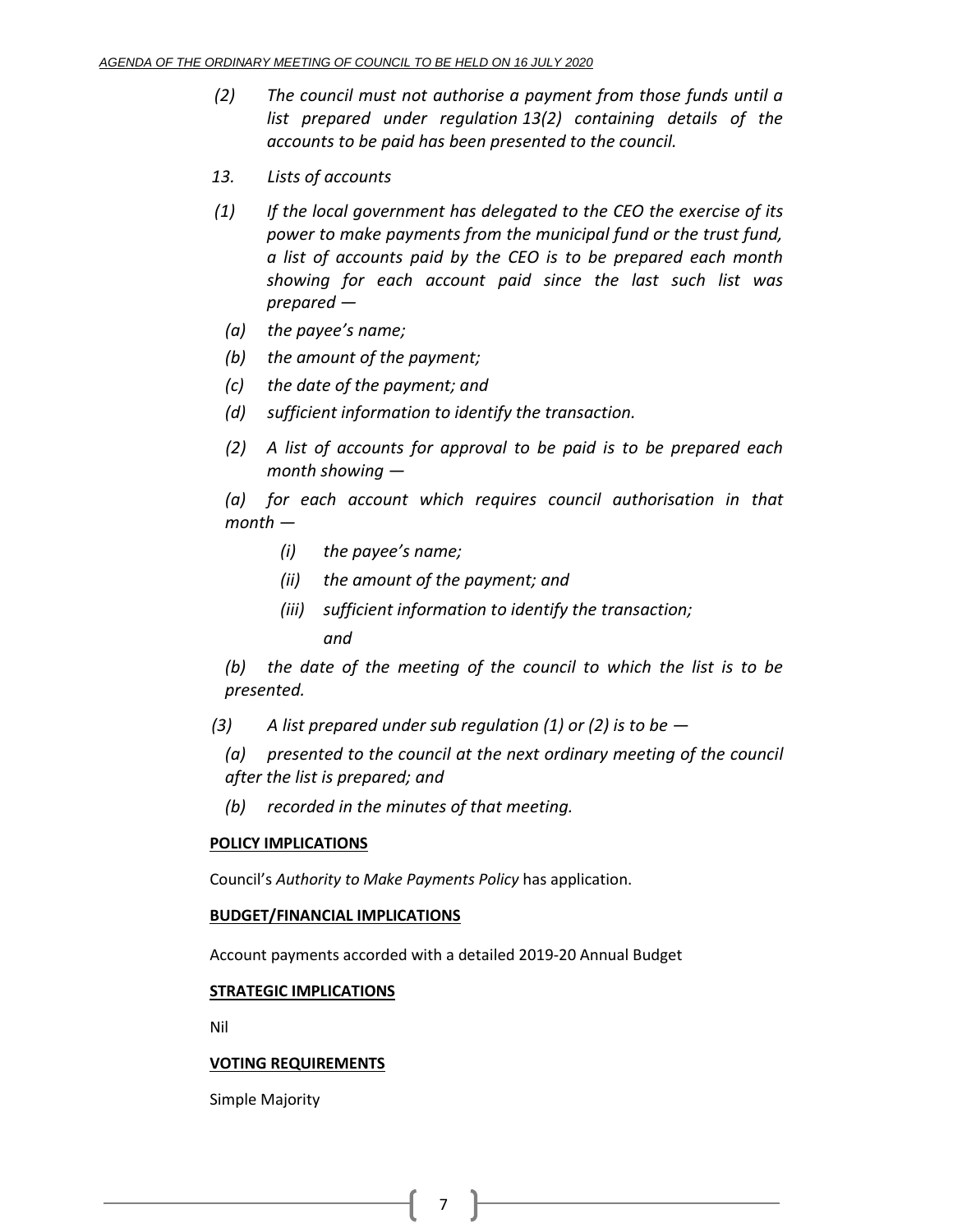## **OFFICER RECOMMENDATION – Item 9.2.1**

**That at its July 2020 ordinary meeting Council receive as presented the list of accounts paid in June 2020, totalling \$686,879.73 from Municipal account, \$75,159.40 from Police Licensing account and \$0.00 from Boyup Brook Early Learning Centre account, as represented by:**

| <b>Municipal Cheques</b>             | 20405 - 20419     |   | 45,416.23    |
|--------------------------------------|-------------------|---|--------------|
| <b>Municipal Electronic Payments</b> | EFT9403 - EFT9534 |   | \$434,621.47 |
| <b>Municipal Direct Payments</b>     |                   |   | \$206,842.03 |
| <b>Police Licensing Payments</b>     |                   |   | \$75,159.40  |
| <b>BBELC Payments</b>                |                   | S | 0.00         |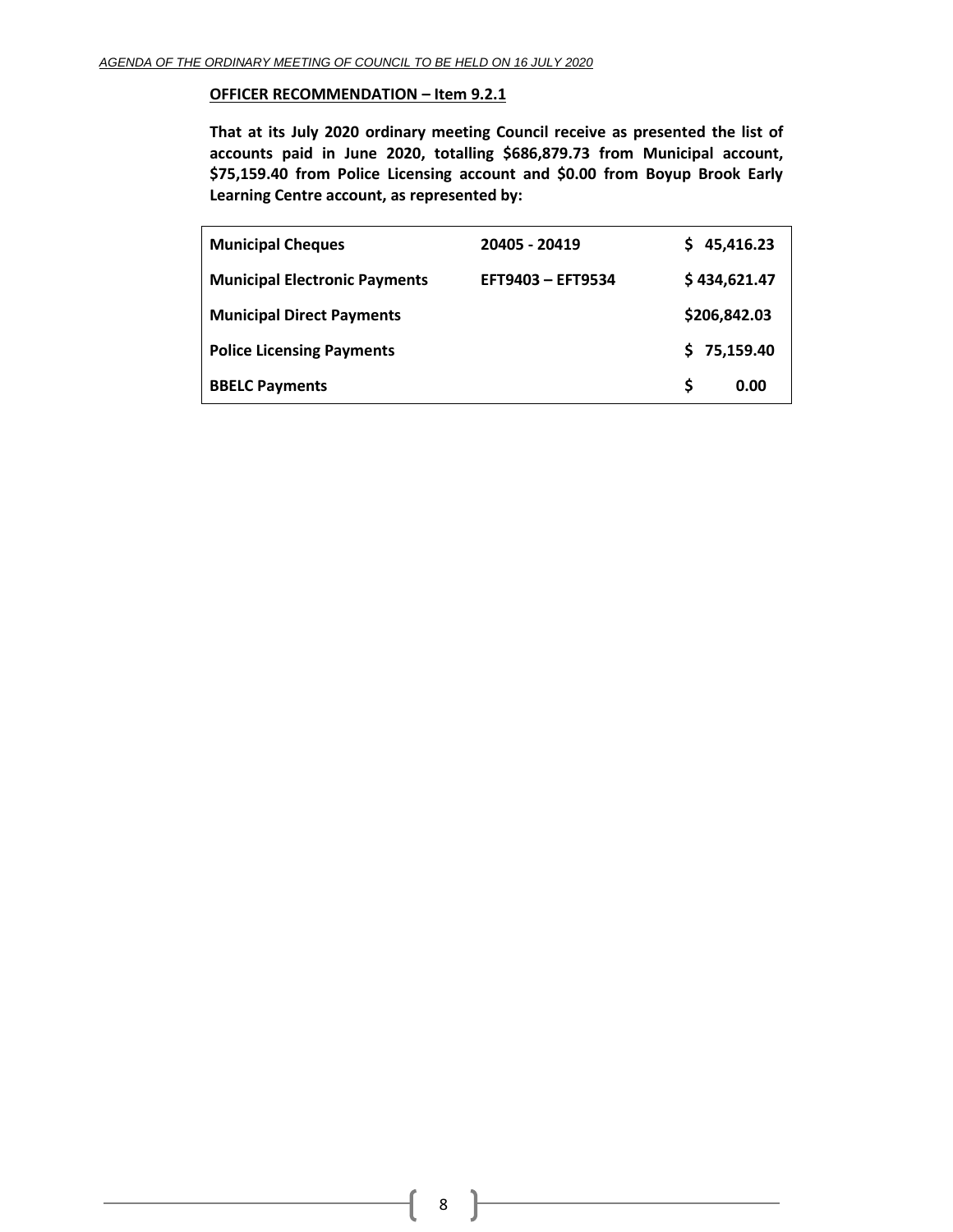#### <span id="page-8-0"></span>**9.3 CHIEF EXECUTIVE OFFICER**

<span id="page-8-1"></span>

|  | 9.3.1 Notice of WALGA Annual General Meeting 2020 |  |  |
|--|---------------------------------------------------|--|--|
|--|---------------------------------------------------|--|--|

| Location:                              | Crown Towers Perth               |
|----------------------------------------|----------------------------------|
| Applicant:                             | Not applicable                   |
| File:                                  | GR/31/002                        |
| <b>Disclosure of Officer Interest:</b> | Nil                              |
| Date:                                  | 29 June 2020                     |
| <b>Author:</b>                         | Maria Lane – Executive Assistant |
| Attachment:                            | Yes - Notice of AGM 2020         |

#### **SUMMARY**

The Annual General Meeting for the Western Australian Local Government Association (WALGA) will be held on **Friday, 25 September 2020**. This event should be attended by delegates from all Member Local Governments.

*\_\_\_\_\_\_\_\_\_\_\_\_\_\_\_\_\_\_\_\_\_\_\_\_\_\_\_\_\_\_\_\_\_\_\_\_\_\_\_\_\_\_\_\_\_\_\_\_\_\_\_\_\_\_\_\_\_\_\_\_\_\_\_\_\_\_\_*

#### **BACKGROUND**

In accordance with Western Australian Local Government's constitution, member Councils are entitled to have two voting delegates. Registration of the voting delegates closes on **Friday, 28 August 2020**.

#### **COMMENT**

Following the cancellation of the Local Government Convention, the 2020 Annual General Meeting has been delayed to late September to provide as much time as possible for the meeting to be held in-person.

#### **CONSULTATION**

Not applicable

## **STATUTORY OBLIGATIONS**

Nil

# **POLICY IMPLICATIONS**

Please refer to Policy M.01 (*Seminars, Conferences and Training*)

9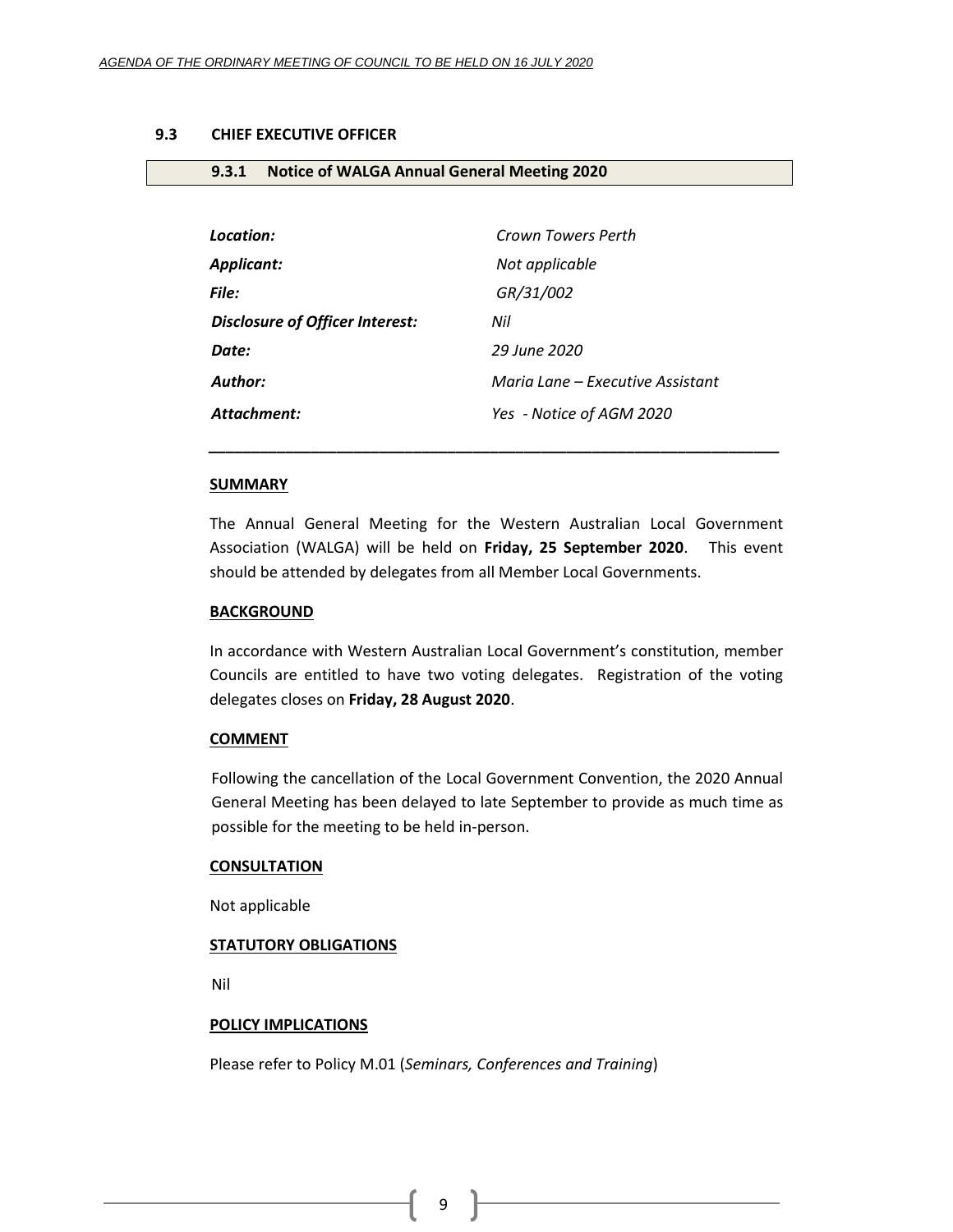## **BUDGET/FINANCIAL IMPLICATIONS**

Attendance at the Annual General Meeting is free of charge to all member Local Governments. Travel accommodation and other expenses be provided for in the 20/21 budget.

# **STRATEGIC IMPLICATIONS**

Good Governance

# **SUSTAINABILITY ISSUES**

- ➢ **Environmental** There are no known significant environmental issues.
- ➢ **Economic** There are no known significant economic issues.
- ➢ **Social** There are no known significant social issues.

# **VOTING REQUIREMENTS**

Simple Majority

# **OFFICER RECOMMENDATION – Item 9.3.1**

That:-

- 1. The Shire President and the A/Chief Executive Officer attend the WALGA Annual General Meeting and expenses incurred be paid by the Shire, as per Council Policy M.01.
- 2. Councillor\_\_\_\_\_\_\_\_\_\_\_\_\_\_ and Cr\_\_\_\_\_\_\_\_\_\_\_\_\_\_\_\_\_\_\_\_\_be authorised voting delegates and that Councillor\_\_\_\_\_\_\_\_\_\_\_\_\_\_ and A/Chief Executive Officer be authorised deputy voting delegates.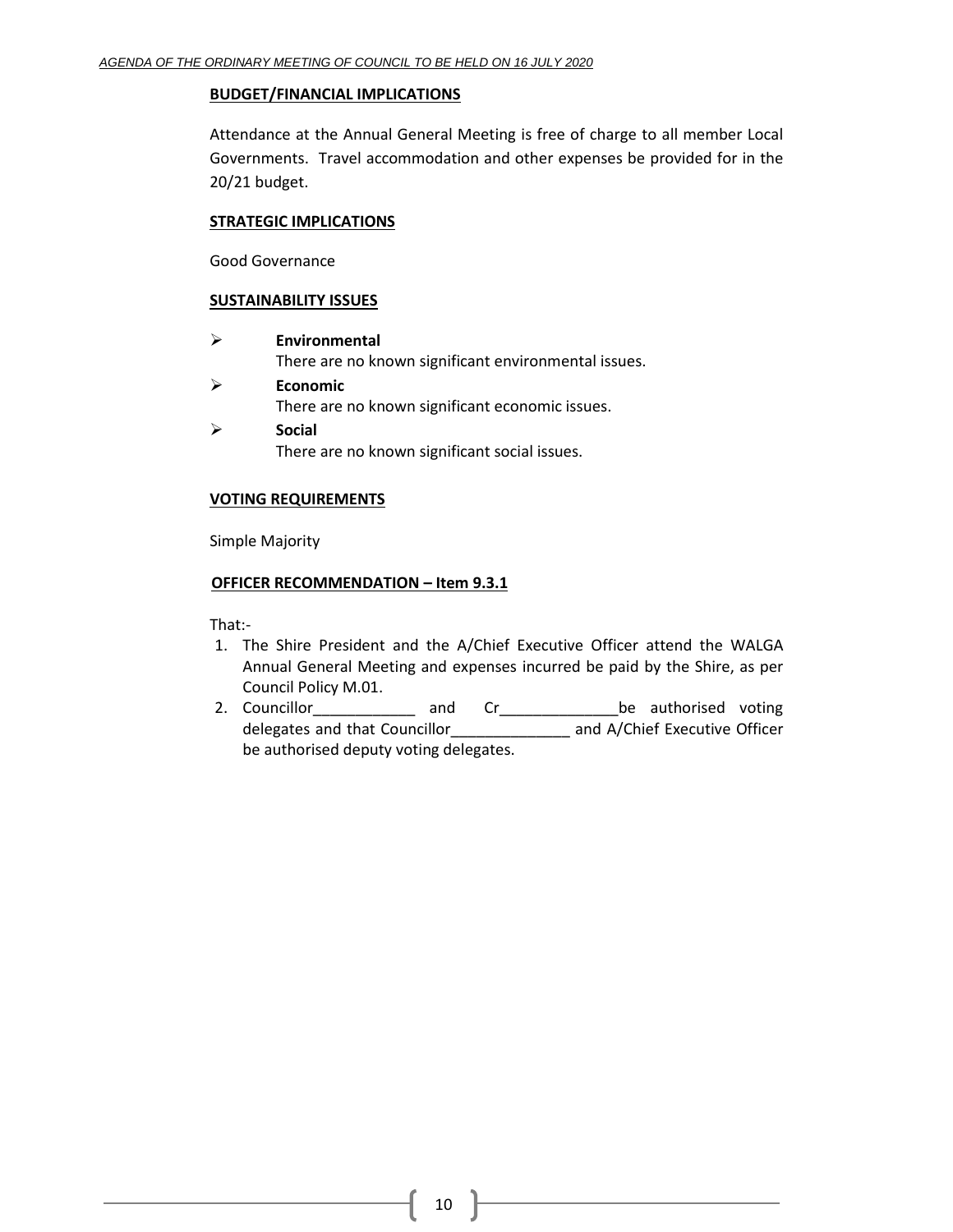# <span id="page-10-0"></span>**9.3.2 National Redress Scheme (participation of WA Local Governments)**

| Location:                              | n/a                                                   |
|----------------------------------------|-------------------------------------------------------|
| <b>Applicant:</b>                      | Not applicable                                        |
| File:                                  | IM/20/002                                             |
| <b>Disclosure of Officer Interest:</b> | Nil                                                   |
| Date:                                  | 29 June 2020                                          |
| Author:                                | Angela Hales - Environmental Health<br><b>Officer</b> |
| Attachment:                            | Yes                                                   |

### **SUMMARY**

The National Redress Scheme is about supporting survivors of institutional child abuse by providing mechanisms and administrative arrangements to facilitate a Local Governments response to enquiries. State Government financial support for local government participation in the Scheme will ensure that Redress is available to as many survivors of institutional child sexual abuse as possible.

\_\_\_\_\_\_\_\_\_\_\_\_\_\_\_\_\_\_\_\_\_\_\_\_\_\_\_\_\_\_\_\_\_\_\_\_\_\_\_\_\_\_\_\_\_\_\_\_\_\_\_\_\_\_\_\_\_\_\_\_

A Memorandum of Understanding has now been signed with WALGA that sets out the key principles for the WA Local Government sector participating in the Scheme with the State Government. Once formally endorsed, the Shire of Boyup Brook's participation as part of the WA Government's declaration in the National Redress Scheme will require an appropriate position / officer to execute a service agreement with the State, if a Redress application is received.

#### **BACKGROUND**

The Royal Commission into Institutional Responses to Child Sexual Abuse (Royal Commission) was established in 2013 to investigate failures of public and private institutions to protect children from sexual abuse. The Royal Commission released three reports throughout the inquiry:

- Working with Children Checks (August 2015);
- Redress and Civil Litigation (September 2015); and
- Criminal Justice (August 2017).

The Royal Commission's Final Report (15 December 2017) incorporated findings and recommendations of the three previous reports and contained a total of 409 recommendations, of which 310 are applicable to the Western Australian Government and the broader WA community.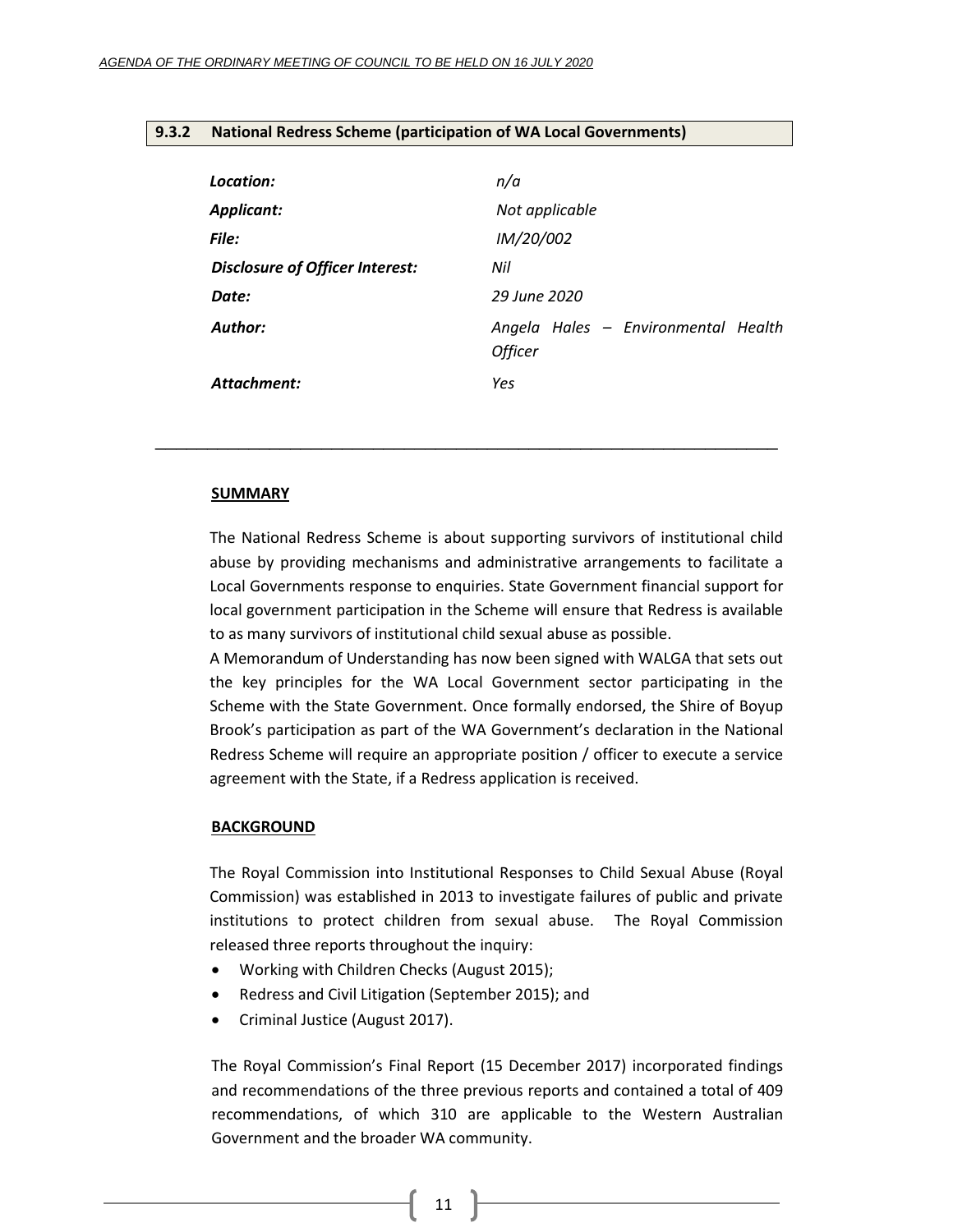The implications of the Royal Commission's recommendations are twofold: the first is accountability for historical breaches in the duty of care that occurred before 1 July 2018 within any institution; the second is future facing, ensuring better child safe approaches are implemented holistically moving forward.

The scope of this report addresses only the historical element of institutional child sexual abuse through the National Redress Scheme.

All levels of Australian society (including the WA local government sector and the Shire of Boyup Brook will be required to consider leading practice approaches to child safeguarding separately in the future.

# National Redress Scheme

The Royal Commission's Redress and Civil Litigation (September 2015) Report recommended the establishment of a single National Redress Scheme (the Scheme) to recognise the harm suffered by survivors of institutional child sexual abuse.

The Scheme acknowledges that children were sexually abused, recognises the suffering endured, holds institutions accountable and helps those who have been abused access counselling, psychological services, an apology and a redress payment.

The Scheme commenced on 1 July 2018, will run for 10 years and offers eligible applicants three elements of Redress:

- A direct personal response (apology) from the responsible institution, if requested;
- Funds to access counselling and psychological care; and
- A monetary payment of up to \$150,000.

All State and Territory Governments and many major non-government organisations and church groups have joined the Scheme.

The WA Parliament has passed the legislation for the Government and WA based non-government organisations to participate in the National Redress Scheme.

The Western Australian Government (the State) started participating in the Scheme from 1 January 2019.

Under the National Redress Scheme for Institutional Child Sexual Abuse Act 2018 (Cth), local governments may be considered a State Government institution.1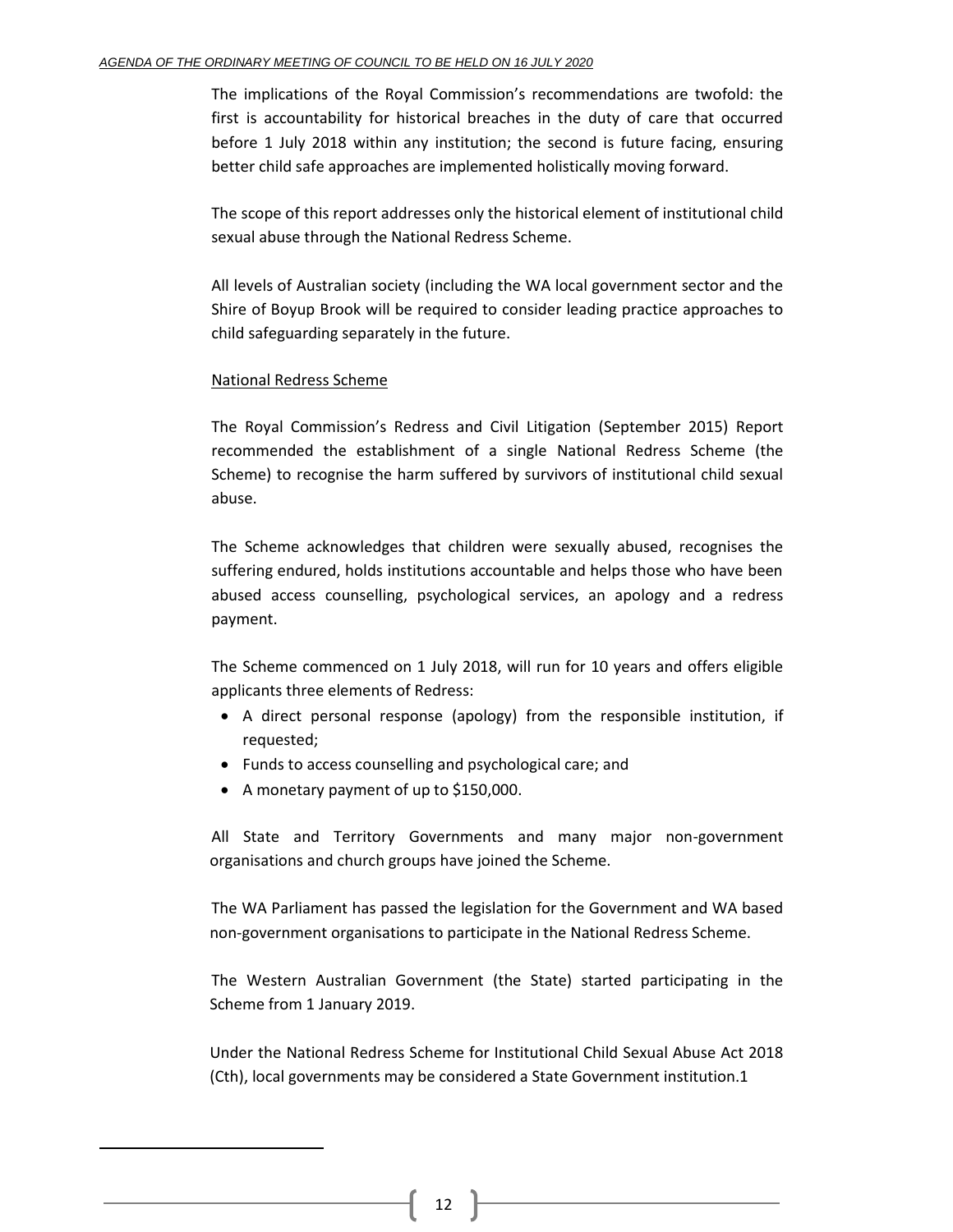A decision was made at the time of joining the Scheme to exclude WA local governments from the State Government's participation declaration. This was to allow consultation to occur with the sector about the Scheme, and for fuller consideration of how the WA local government sector could best participate.

# **COMMENT**

Following extensive consultation, the State Government (December 2019):

- Noted the consultations undertaken to date with the WA local government sector about the National Redress Scheme;
- Noted the options for WA local government participation in the Scheme;
- Agreed to local governments participating in the Scheme as State Government institutions, with the State Government covering payments to the survivor; and

• Agrees to the Department of Local Government, Sport and Cultural Industries (DLGSC) leading further negotiations with the WA local government sector regarding local government funding costs, other than payments to the survivor including counselling, legal and administrative costs.

The following will be covered for local governments participating in the Scheme as a State Government institution and part of the State's declaration:

- Redress monetary payment provided to the survivor;
- Costs in relation to counselling, legal and administration (including the coordination of requests for information and record keeping in accordance with the *State Records Act 2000*); and
- Trained staff to coordinate and facilitate a Direct Personal Response (DPR – Apology) to the survivor if requested (on a fee for service basis with costs to be covered by the individual local government – see below for further explanation).

State Government financial support for local government participation in the Scheme, as set out, will ensure that Redress is available to as many WA survivors of institutional child sexual abuse as possible.

Individual local governments participating in the Scheme as a State Government institution, with the State will be responsible for:

- Providing the State with the necessary (facilities and services) information to participate in the Scheme;
- Resources and costs associated with gathering their own (internal) information and providing that information (Request for Information) to the State (if they receive a Redress application); and
- Costs associated with the delivery of a DPR (apology), if requested (based on a standard service fee, plus travel and accommodation depending on the survivor's circumstance). The State's decision includes that all requested DPR's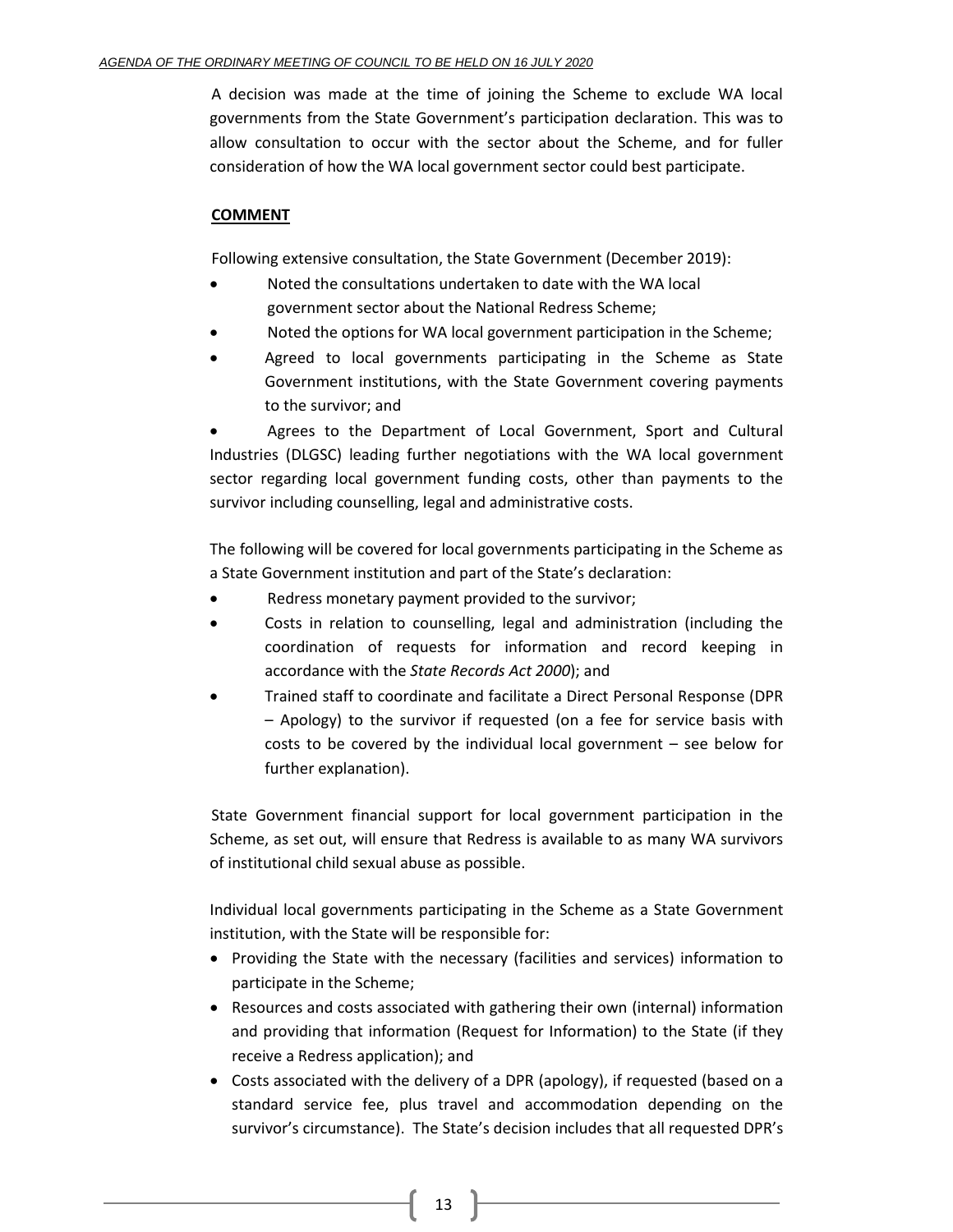will be coordinated and facilitated by the Redress Coordination Unit – Department of Justice, on every occasion.

The WALGA State Council meeting of 4 March 2020:

- 1. Acknowledged the State Government's decision to include the participation of Local Governments in the National Redress Scheme as part of the State's declaration;
- 2. Endorsed the negotiation of a Memorandum of Understanding and Template Service Agreement with the State Government, and
- 3. Endorsed by Flying Minute the Memorandum of Understanding prior to execution, in order to uphold requirements to respond within legislative timeframes.

The State and WALGA will sign a Memorandum of Understanding to reflect the principles of WA local governments participating in the Scheme as State Government institutions and being part of the State's declaration.

State agencies (led by DLGSC), WALGA and Local Government Professionals WA will support all local governments to prepare to participate in the Scheme from 1 July 2020 (or earlier, subject to completing the necessary arrangements).

The State's decision allows for the WA Government's Scheme participation declaration to be amended to include local governments and this report seeks endorsement of the Shire of Boyup Brook's participation in the Scheme.

As an independent entity and for absolute clarity, it is essential that the Shire of Boyup Brook formally indicates via a decision of Council, the intention to be considered a State Government institution (for the purposes on the National Redress Scheme) and be included in the WA Government's amended participation declaration.

The Shire of Boyup Brook will not be included in the State's amended declaration, unless it formally decides to be included.

The financial and administrative coverage offered by the State will only be afforded to WA local governments that join the Scheme as a State Government institution, as part of the State's amended declaration.

The option also exists for the Shire of Boyup Brook to formally decide not to participate in the Scheme (either individually or as part of the State's declaration).

Should the Shire of Boyup Brook formally decide (via a resolution of Council) not to participate with the State or in the Scheme altogether, considerations for the Shire of Boyup Brook include: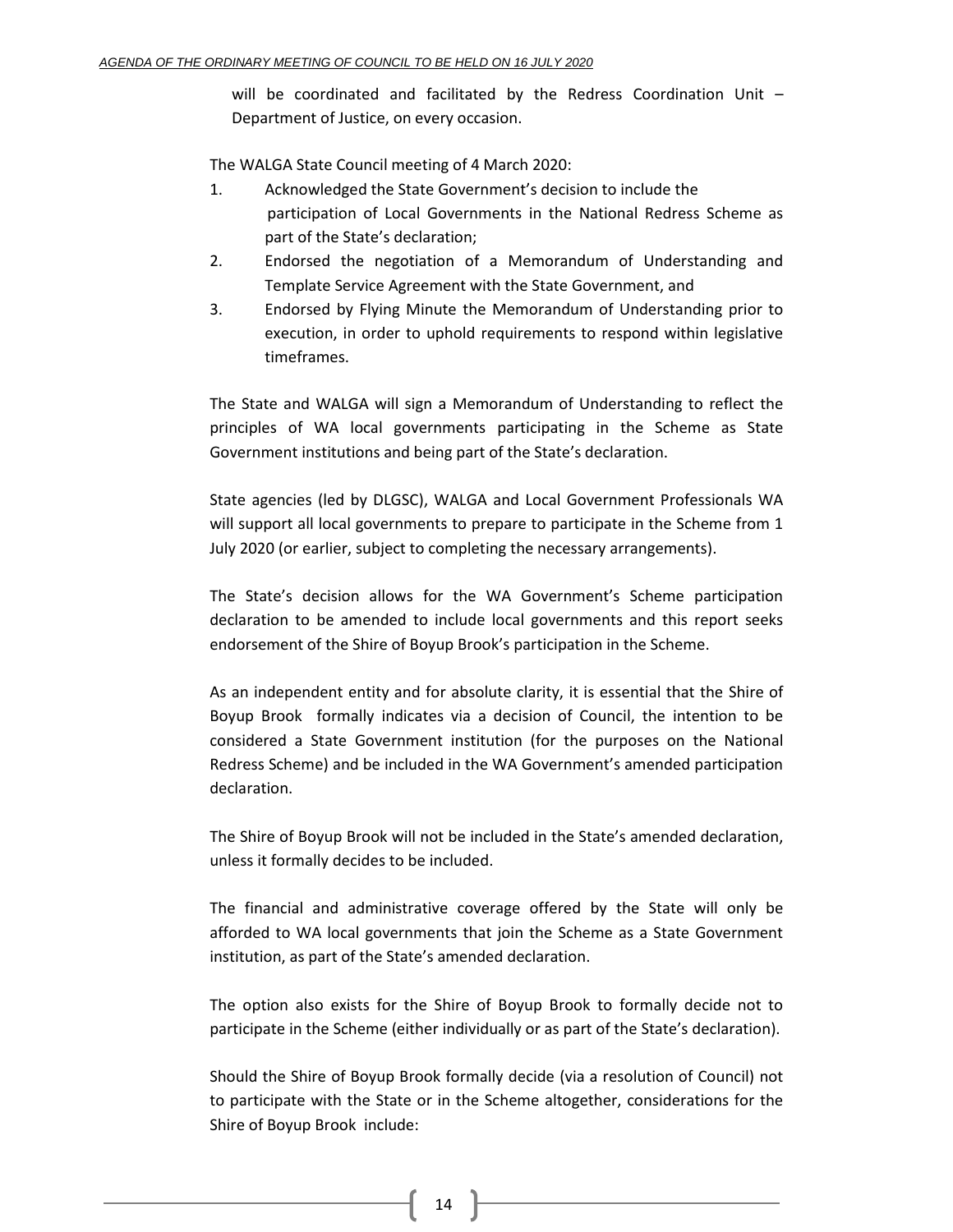- Divergence from the Commonwealth, State, WALGA and the broader local government sector's position on the Scheme (noting the Commonwealth's preparedness to name-and-shame non-participating organisations).
- Potential reputational damage at a State, sector and community level.
- Complete removal of the State's coverage of costs and administrative support, with the Shire of Boyup Brook having full responsibility and liability for any potential claim.
- Acknowledgement that the only remaining method of redress for a victim and survivor would be through civil litigation, with no upper limit, posing a significant financial risk to the Shire of Boyup Brook.

# Considerations for the Shire of Boyup Brook

Detailed below is a list of considerations for the Shire of Boyup Brook to participate in the Scheme:

1. Executing a Service Agreement

All Royal Commission information is confidential, and it is not known if the Shire of Boyup Brook will receive a Redress application. A Service Agreement will only be executed if the Shire of Boyup Brook receives a Redress application.

Shire of Boyup Brook needs to give authority to an appropriate position / officer to execute a service agreement with the State, if a Redress application is received. Timeframes for responding to a Request for Information are 3 weeks for priority applications and 7 weeks for nonpriority applications. A priority application timeframe (3 weeks) will be outside most Council meeting cycles and therefore it is necessary to provide the authorisation to execute an agreement in advance.

# 2. Reporting to Council if / when an application is received

Council will receive a confidential report, notifying when a Redress application has been received. All information in the report will be deidentified but will make Council aware that an application has been received.

# 3. Application Processing / Staffing and Confidentiality

Administratively the Shire of Boyup Brook will determine:

- Which position(s) will be responsible for receiving applications and responding to Requests for Information;
- Support mechanisms for staff members processing Requests for Information.

The appointed person(s) will have a level of seniority in order to understand the magnitude of the undertaking and to manage the potential conflicts of interest and confidentiality requirements.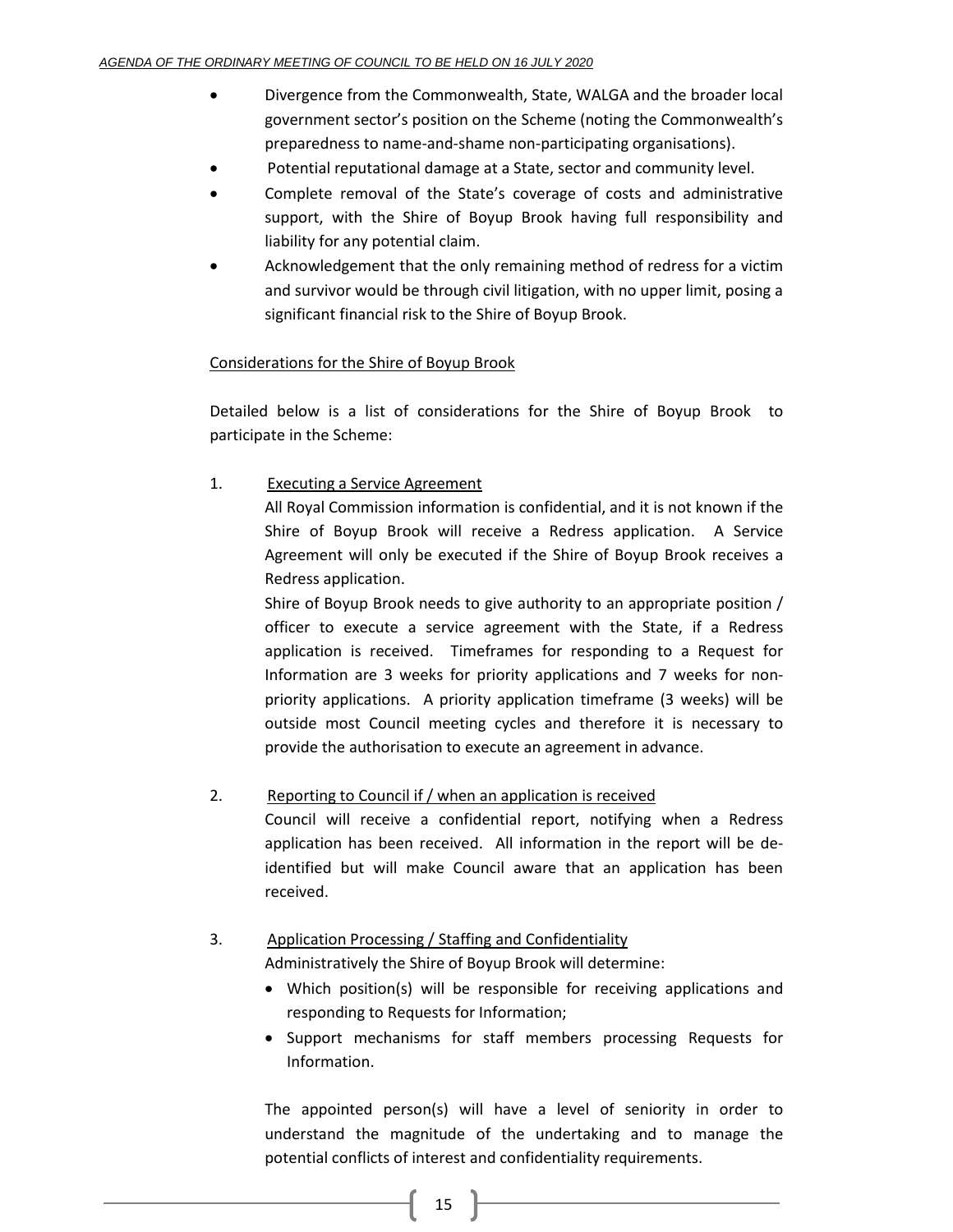# 4. Record Keeping

The State Records Office advised (April 2019) all relevant agencies, including Local Governments, of a 'disposal freeze' initiated under the State Records Act 2000 (the Act) to protect past and current records that may be relevant to actual and alleged incidents of child sexual abuse. The Shire of Boyup Brook's record keeping practices as a result, have been modified to ensure the secure protection and retention of relevant records. These records (or part thereof) may be required to be provided to the State's Redress Coordination Unit in relation to a Redress application.

The Redress Coordination Unit (Department of Justice) is the state record holder for Redress and will keep copies of all documentation and RFI responses. Local Governments will be required to keep their own records regarding a Redress application in a confidential and secure manner, and in line with all requirements in *The Act*.

5. Redress Decisions

The Shire of Boyup Brook should note that decisions regarding Redress applicant eligibility and the responsible institution(s), are made by Independent Decision Makers, based on the information received by the applicant and any RFI responses. The State Government and the Shire of Boyup Brook do not have any influence on the decision made and there is no right of appeal.

# **CONSULTATION**

The State, through the Department of Local Government, Sport and Cultural Industries (DLGSC), consulted with the WA local government sector and other key stakeholders on the Royal Commission into Institutional Responses to Child Sexual Abuse (in 2018) and the National Redress Scheme (in 2019).

The consultation throughout 2019 has focused on the National Redress Scheme with the aim of:

- raising awareness about the Scheme;
- identifying whether WA local governments are considering participating in the Scheme;
- identifying how participation may be facilitated; and
- enabling advice to be provided to Government on the longer-term participation of WA local governments.

Between March and May 2019, DLGSC completed consultations that reached 115 out of 137 WA local governments via: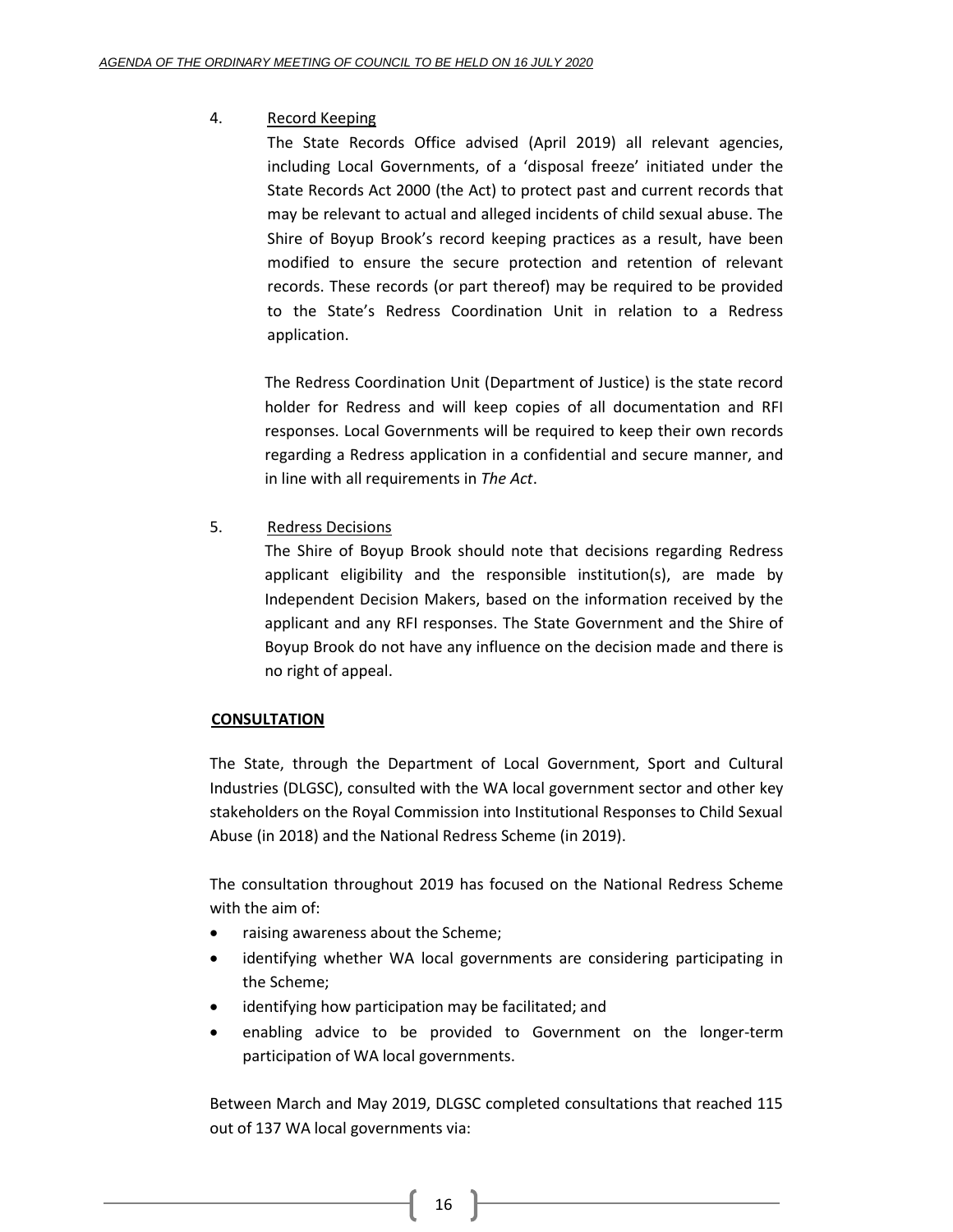- Webinars to local governments, predominately in regional and remote areas;
- Presentations at 12 WALGA Zone and Local Government Professional WA meetings;
- Responses to email and telephone enquiries from individual local governments.

It was apparent from the consultations local governments were most commonly concerned about the:

- potential cost of Redress payments;
- availability of historical information;
- capacity of local governments to provide a Direct Personal Response (apology) if requested by Redress recipients;
- process and obligations relating to maintaining confidentiality if Redress applications are received, particularly in small local governments;
- lack of insurance coverage of Redress payments by LGIS, meaning local governments would need to self-fund participation and Redress payments.

LGIS published and distributed an update (April 2019) regarding the considerations and (potential) liability position of the WA local government sector in relation to the National Redress Scheme.

The WALGA State Council meeting on 3 July 2019 recommended that:

- 1. *WA local government participation in the State's National Redress Scheme declaration with full financial coverage by the State Government, be endorsed in principle, noting that further engagement with the sector will occur in the second half of 2019.*
- 2. *WALGA continue to promote awareness of the National Redress Scheme and note that local governments may wish to join the Scheme in the future to demonstrate a commitment to the victims of institutional child sexual abuse*.

DLGSC representatives presented at a WALGA hosted webinar on 18 February 2020 and presented at all WALGA Zone meetings in late February 2020.

The State's decision, in particular to cover the costs / payments to the survivor, has taken into account the feedback provided by local governments during the consultation detailed above.

# **STRATEGIC IMPLICATIONS**

Nil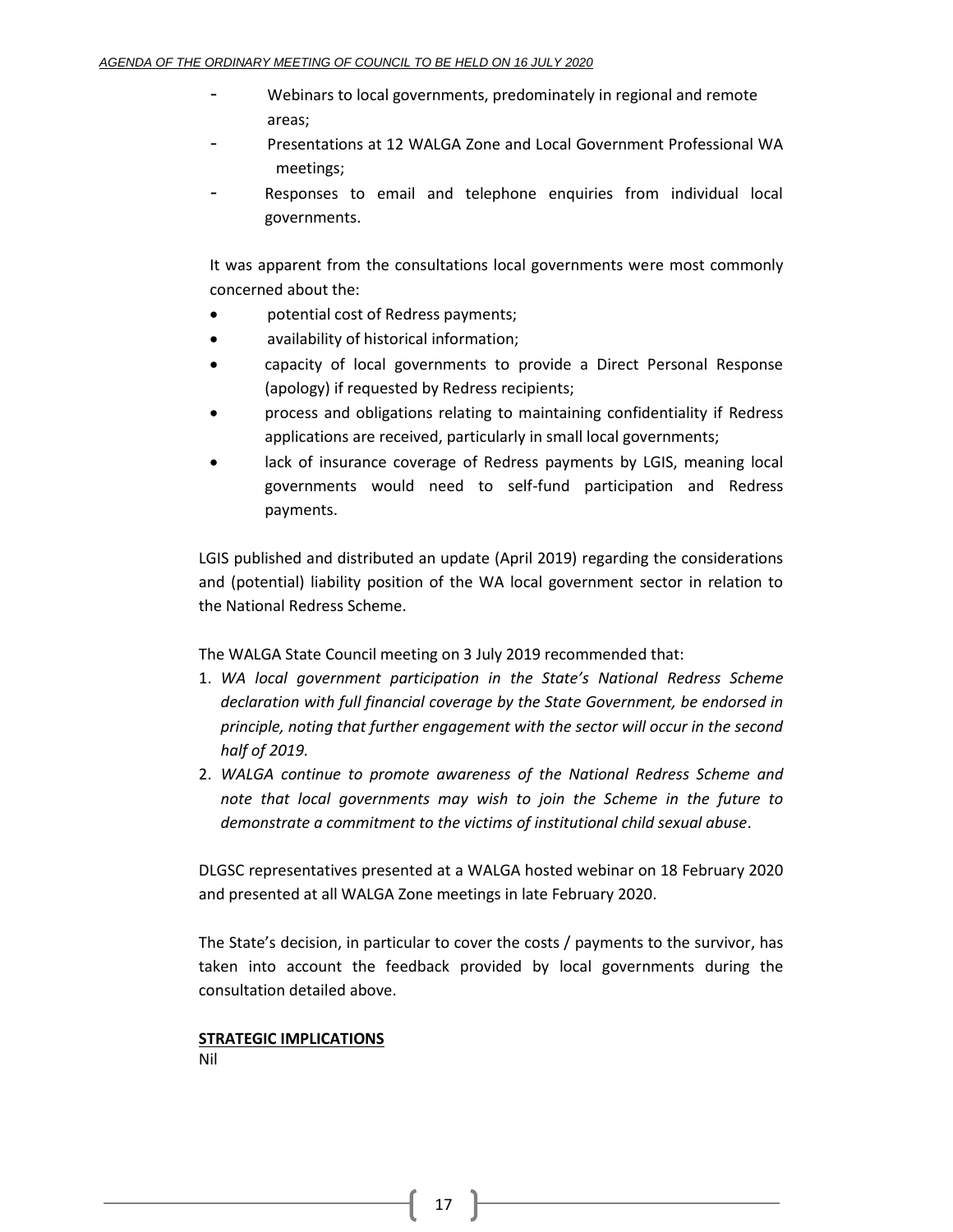# **STATUTORY IMPLICATIONS**

The Shire of Boyup Brook in agreeing to join the Scheme, is required to adhere to legislative requirements set out in the *National Redress Scheme for Institutional Child Sexual Abuse Act 2018* (Cth).

Authorisation of an appropriately appointed person to execute a service agreement with the State, if a Redress application is received, will be in accordance with s.9.49A(4) of the *Local Government Act 1995*.

# **FINANCIAL IMPLICATIONS**

The State's decision will cover the following financial costs for local governments:

- Redress monetary payment provided to the survivor;
- Costs in relation to counselling, legal and administration (including the coordination or requests for information and record keeping); and
- Trained staff to coordinate and facilitate a Direct Personal Response (DPR Apology) to the survivor if requested (on a fee for service basis with costs to be covered by the individual local government – see below).

The only financial cost the local government may incur will be the payment of the DPR's, which is on an 'as requested' basis by the survivor. This will be based on the standard service fee of \$3,000 plus travel and accommodation depending on the survivor's circumstances. All requested DPR's will be coordinated and facilitated by the Redress Coordination Unit – Department of Justice.

The State's decision also mitigates a significant financial risk to the local government in terms of waiving rights to future claims. Accepting an offer of redress has the effect of releasing the responsible participating organisation and their officials (other than the abuser/s) from civil liability for instances of sexual abuse and related non-sexual abuse of the person that is within the scope of the Scheme. This means that the person who receives redress through the Scheme, agrees to not bring or continue any civil claims against the responsible participating organisation in relation to any abuse within the scope of the Scheme.

# **VOTING REQUIREMENTS**

Simple Majority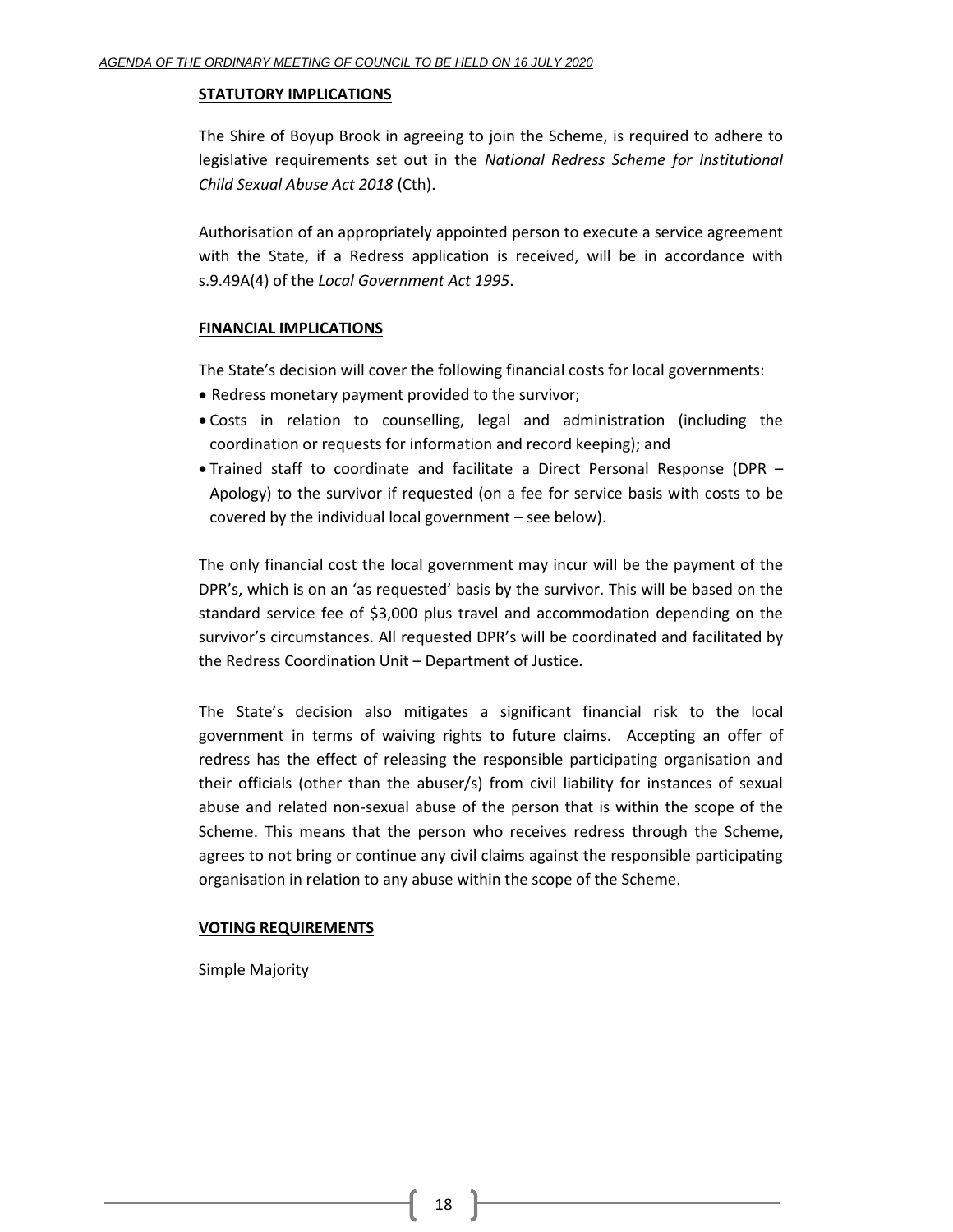# **OFFICER RECOMMENDATION – ITEM 9.3.2**

That Council:

- 1) Notes the consultation undertaken and information provided by the Department of Local Government, Sport and Cultural Industries in regarding the National Redress Scheme and the participation of WA local governments;
- 2) Notes that the Shire of Boyup Brook will not be included in the WA Government's amended participation declaration (and afforded the associated financial and administrative coverage), unless the Shire of Boyup Brook makes a specific and formal decision to the be included;
- 3) Endorses the participation of the Shire of Boyup Brook in the National Redress Scheme as a State Government institution and included as part of the State Government's declaration;
- 4) Grants authority to Shire of Boyup Brook to execute a service agreement with the State, if a Redress application is received;
- 5) Notes that a confidential report will be provided if a Redress application is received by the Shire of Boyup Brook.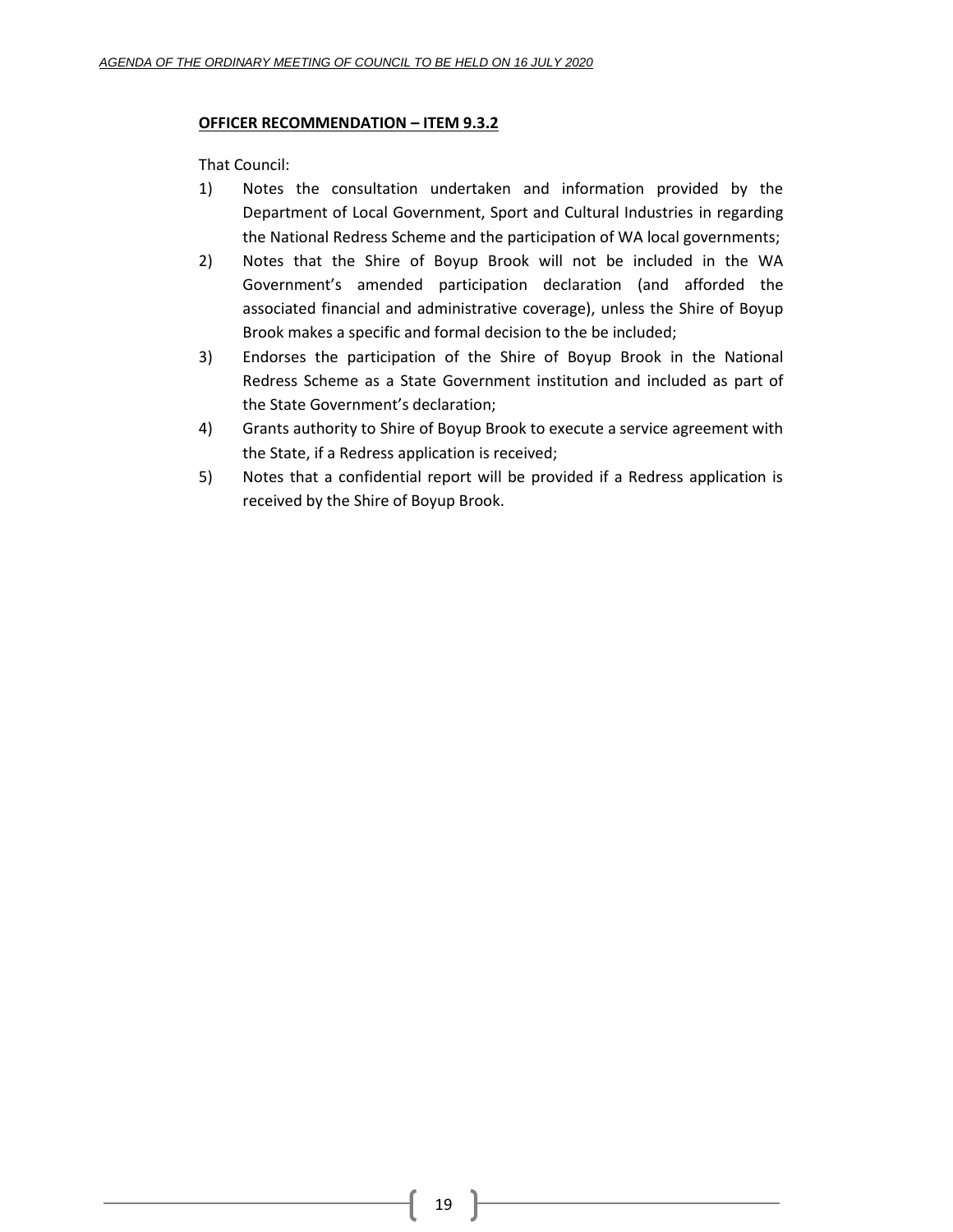#### <span id="page-19-0"></span>**9.3.3 Boyup Brook Men's Shed Draft Lease**

| Location:                              | Part Lot 336 (No.12) Jackson Street Boyup<br>Brook                              |
|----------------------------------------|---------------------------------------------------------------------------------|
| Applicant:                             | N/A                                                                             |
| <b>File:</b>                           | Lease                                                                           |
| <b>Disclosure of Officer Interest:</b> | N/A                                                                             |
| Author:                                | Joanna Kaye (Research and Development<br>Coordinator)                           |
| <b>Authorizing Officer:</b>            | Peter Dittrich (Acting Chief Executive<br>Officer)                              |
| <b>Attachments:</b>                    | Men's Shed Draft Lease                                                          |
|                                        | F.12 Guidelines for Community and<br><b>Commercial Lease Negotiation Policy</b> |

#### **SUMMARY**

The purpose of this report is for Council to endorse the lease document for the Boyup Boyup Brook Men's Shed (Inc) for the ongoing use a portion of Lot 336 (No.12) Jackson Street, Boyup Brook for the Men's Shed Workshop.

\_\_\_\_\_\_\_\_\_\_\_\_\_\_\_\_\_\_\_\_\_\_\_\_\_\_\_\_\_\_\_\_\_\_\_\_\_\_\_\_\_\_\_\_\_\_\_\_\_\_\_\_\_\_\_\_\_\_\_

#### **BACKGROUND**

Lease negotiations have been ongoing this year for Men's Shed Workshop. The Men's Shed also request a lease for the meeting room; however, negotiations with the RSL are ongoing. This lease is for the workshop space only.

The Council's solicitor has advised that this land is freehold land which means that the consent of the Minister for Lands approval to lease is not required.

#### **COMMENT**

The *F.12 Guidelines for Community and Commercial Lease Negotiations Policy* outlines who is responsible for payment of charges; however, while there is no separate meter the electricity and water are paid for by the Shire.

## **CONSULTATION**

Men's Shed president Peter Candy

Council's solicitor

#### **STATUTORY OBLIGATIONS**

The lease document becomes a legal document and is entered into pursuant to the Land Administration Act 1997.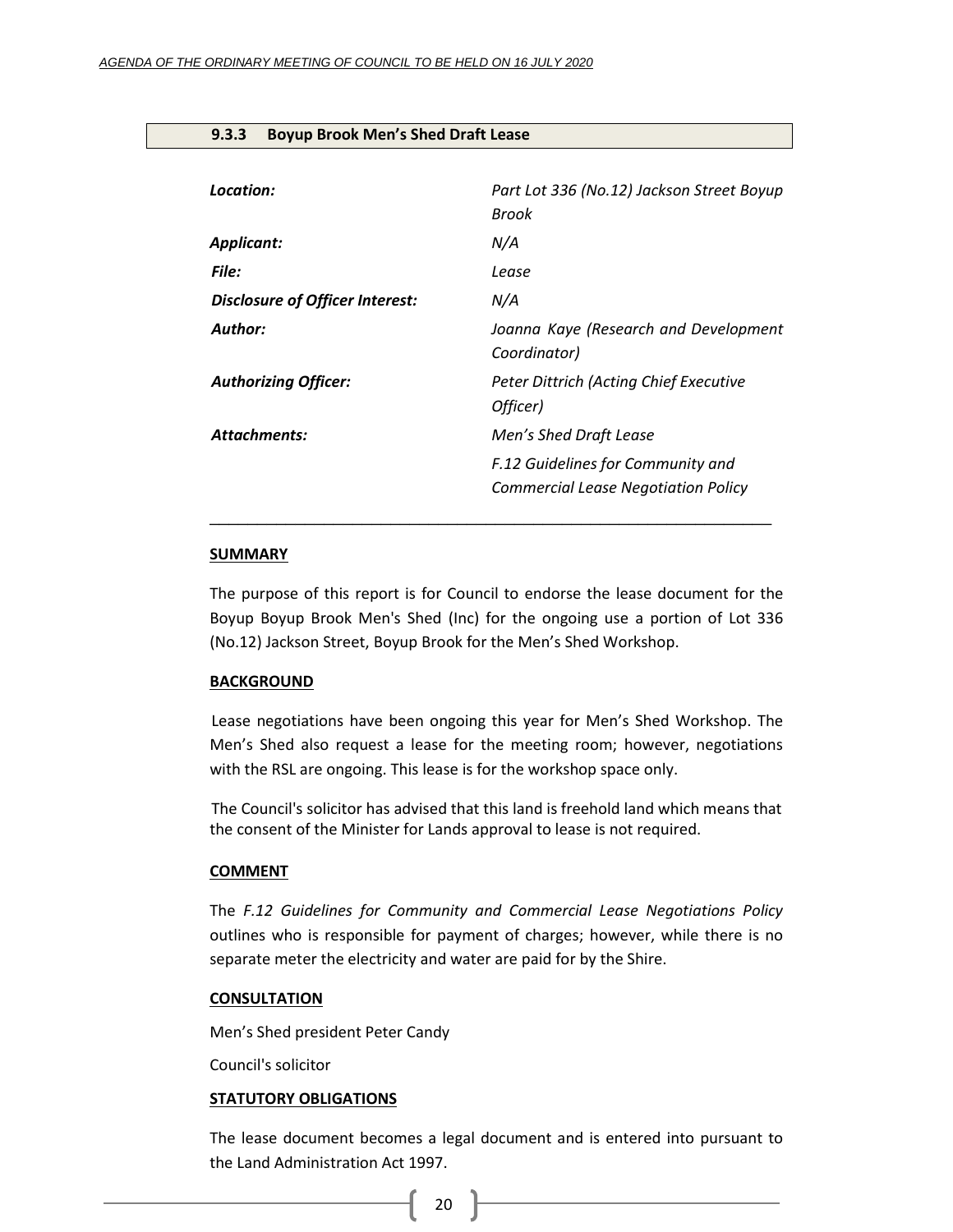### **POLICY IMPLICATIONS**

The lease negotiations have been conducted in accord with to the *F.12 Guidelines for Community and Commercial Lease Negotiations Policy.* 

### **BUDGET/FINANCIAL IMPLICATIONS**

Nil

## **STRATEGIC IMPLICATIONS**

Relevant excerpt from the Adopted Boyup Brook Strategic Community Plan 2017 - 2027.

#### Social: **Sense of Community**

**Our Vision:** 

Our place will be a safe, caring and secure

community. Our place will be an active and vibrant

community.

We will have access to services and facilities that meet our requirements.

Our objectives and priorities are built from our outcomes.

| <b>OUTCOMES</b>          | <b>OBJECTIVES</b>                                                                          | <b>PRIORITIES</b>                                                                                                                                                                                                                                                                                                                                                                                                                                             |
|--------------------------|--------------------------------------------------------------------------------------------|---------------------------------------------------------------------------------------------------------------------------------------------------------------------------------------------------------------------------------------------------------------------------------------------------------------------------------------------------------------------------------------------------------------------------------------------------------------|
| Sustainable<br>community | Ensure a safe, secure<br>community with<br>access to services and<br>facilities as needed. | + Continue to work on retaining a<br>Police Station in Boyup Brook.<br>Continue to encourage initiatives<br>that provide employment<br>opportunities.<br>Continue to provide and advocate<br>for quality medical and ancillary<br>services in Boyup Brook<br>Continue to advocate for the<br>retention of schools from K to<br>year 10 in Boyup Brook.<br>+ Continue to support development<br>which provides diversity and<br>opportunity for accommodation. |
|                          | <b>Promote community</b><br>participation,<br>interactions and<br>connections              | <b>Continue to support Community</b><br>groups and clubs<br>Partner with key stakeholders on<br>community needs driven projects.                                                                                                                                                                                                                                                                                                                              |

## **SUSTAINABILITY IMPLICATIONS**

# ➢ **Environmental**

There are no known significant environmental issues.

➢ **Economic**

There are no known significant economic issues.

➢ **Socia**l

There are no known significant social issues any adverse impact on the Men's Shed would be detrimental to the community.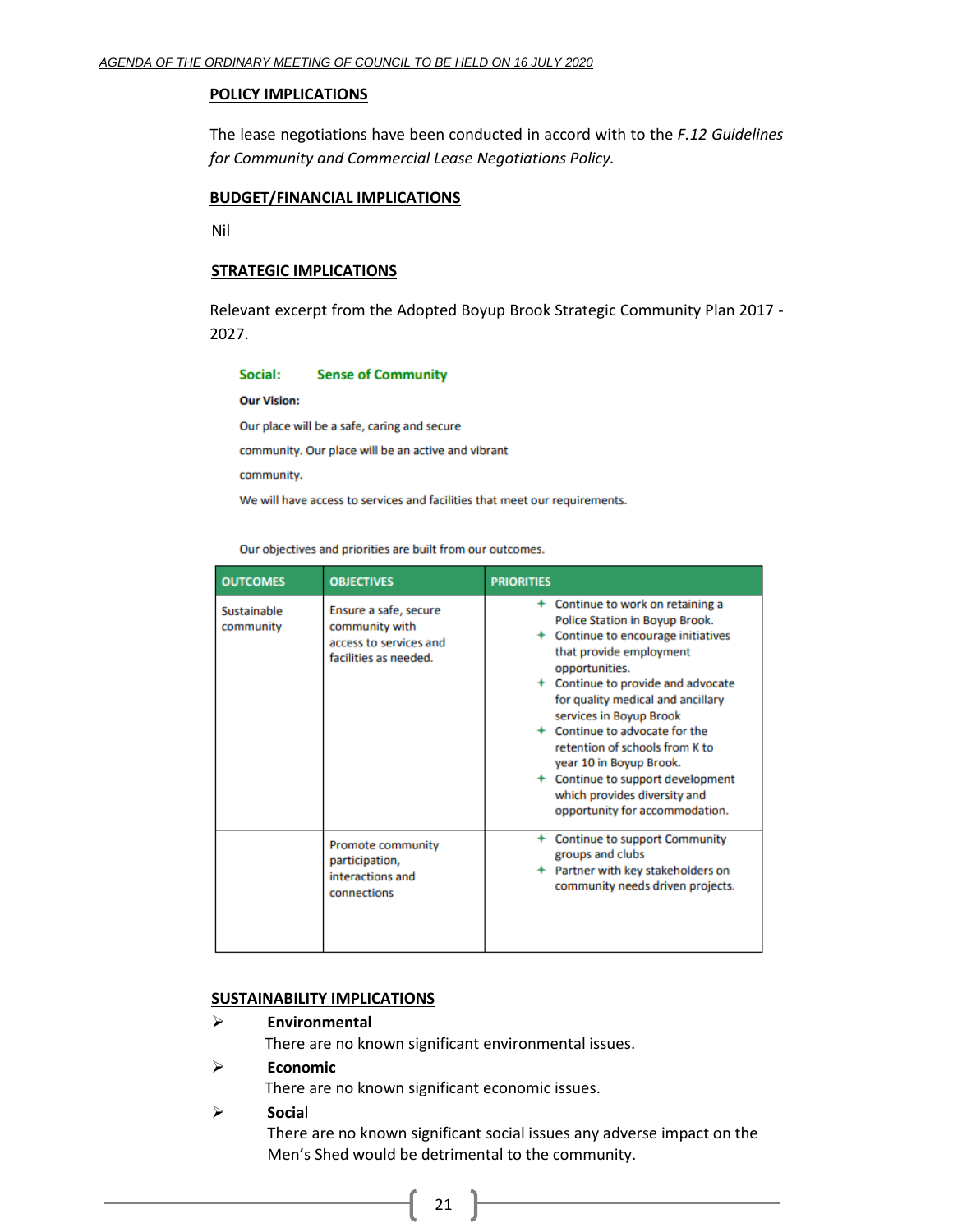# **VOTING REQUIREMENTS**

Simple majority

### **OFFICER RECOMMENDATION – Item 9.3.3**

That Council endorse the lease document between the Shire of Boyup Brook and the Men's Shed with any non-substantial changes incorporated in the lease document.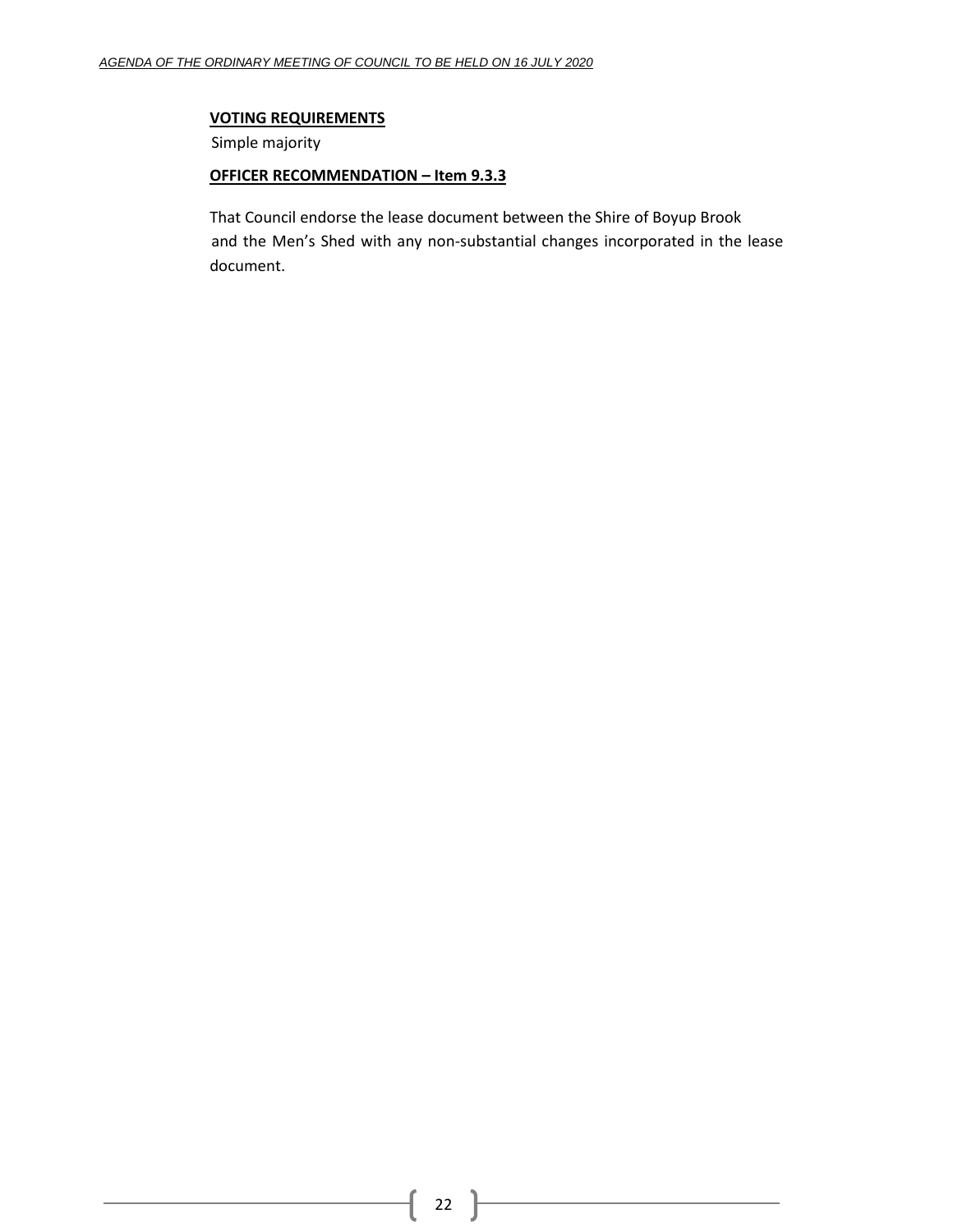#### <span id="page-22-0"></span>**9.3.4 Boyup Brook Lions Club Draft Lease**

| Location:                       | Part Lot 336 (No.12) Jackson Street Boyup<br>Brook                       |
|---------------------------------|--------------------------------------------------------------------------|
| <b>Applicant:</b>               | N/A                                                                      |
| <b>File:</b>                    | Lease                                                                    |
| Disclosure of Officer Interest: | N/A                                                                      |
| Author:                         | Joanna Kaye (Research and Development<br>Coordinator)                    |
| <b>Authorizing Officer:</b>     | <b>Peter Dittrich (Acting Chief Executive</b><br>Officer)                |
| <b>Attachments:</b>             | Lions Draft Lease                                                        |
|                                 | F.12 Guidelines for Community and<br>Commercial Lease Negotiation Policy |

### **SUMMARY**

The purpose of this report is for Council to endorse the lease document for the Boyup Brook Lions Club (Inc) for the ongoing use of part of the Flax Mill Shed a portion of Lot 336 (No.12) Jackson Street, Boyup Brook for the Container Deposit Scheme.

\_\_\_\_\_\_\_\_\_\_\_\_\_\_\_\_\_\_\_\_\_\_\_\_\_\_\_\_\_\_\_\_\_\_\_\_\_\_\_\_\_\_\_\_\_\_\_\_\_\_\_\_\_\_\_\_\_\_\_

#### **BACKGROUND**

Lease negotiations have been ongoing this year for the premises of the Container Deposit Scheme. The Lions require a lease to continue the planning process.

The Council's solicitor has advised that this land is freehold land which means that the consent of the Minister for Lands approval to lease is not required.

#### **COMMENT**

The *F.12 Guidelines for Community and Commercial Lease Negotiations Policy* outlines who is responsible for payment of charges.

In the case of the Lions Lease there is no provision of water or electricity.

An important inclusion in the lease is the relocation clause as appropriate alternative locations for the Container Deposit Scheme are being investigated (see lease excerpt below)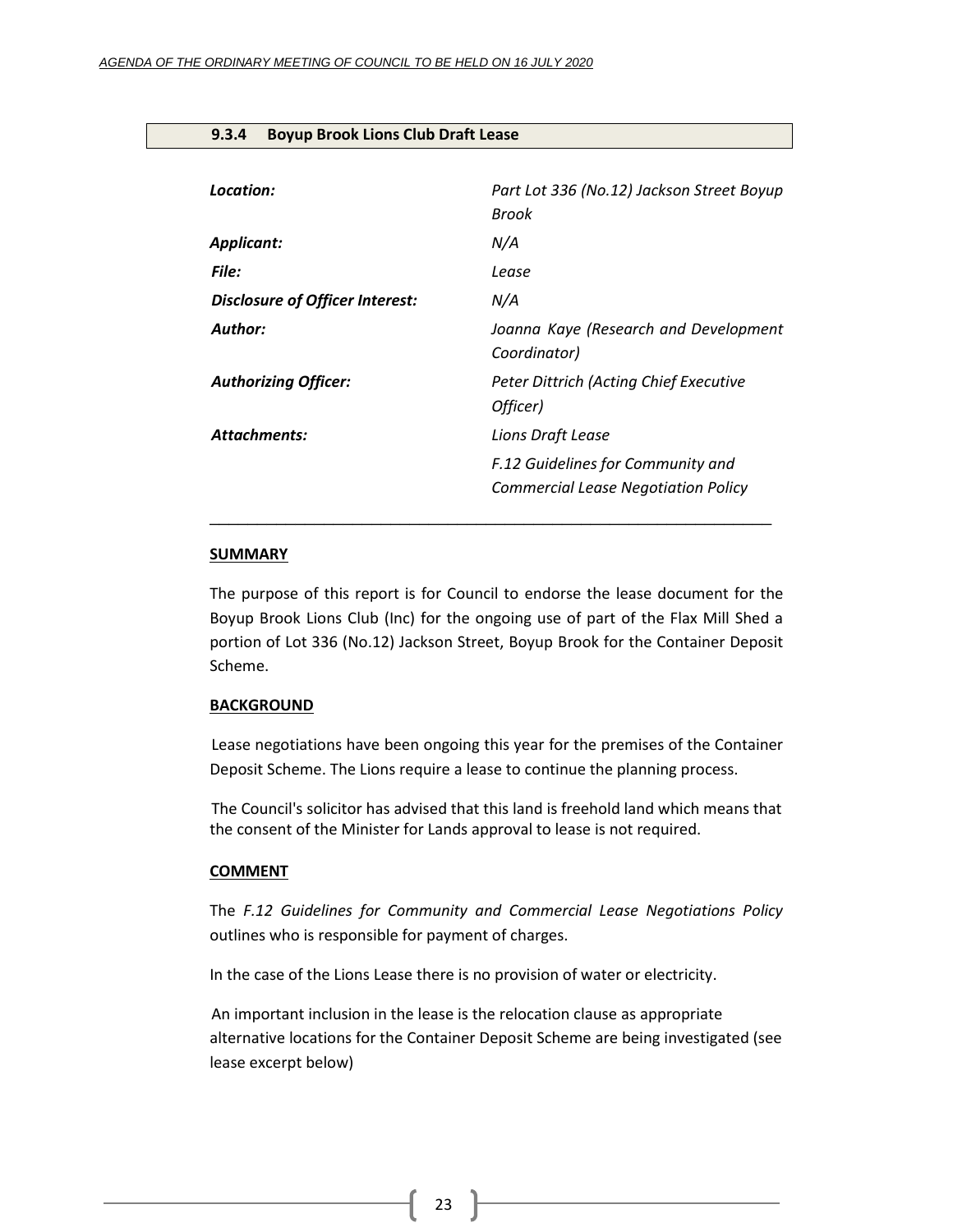# **Relocation of Premises**

- 7. By negotiation and agreement in writing between the Tenant and Landlord:
	- a. the lease can be transferred to an alternative property. This lease may be amended to change the description of the Premises and any other matters relevant to the new location.
	- b. alternatively, this lease may be terminated early if the Tenant's operations are to be relocated to an alternative location and a new Lease will be signed.

# **CONSULTATION**

Lions Club

Council's solicitor

# **STATUTORY OBLIGATIONS**

The lease document becomes a legal document and is entered into pursuant to the Land Administration Act 1997.

# **POLICY IMPLICATIONS**

The lease negotiations have been conducted in accord with to the *F.12 Guidelines for Community and Commercial Lease Negotiations Policy.* 

# **BUDGET/FINANCIAL IMPLICATIONS**

Nil

# **STRATEGIC IMPLICATIONS**

Relevant excerpt from the Adopted Boyup Brook Strategic Community Plan 2017 - 2027.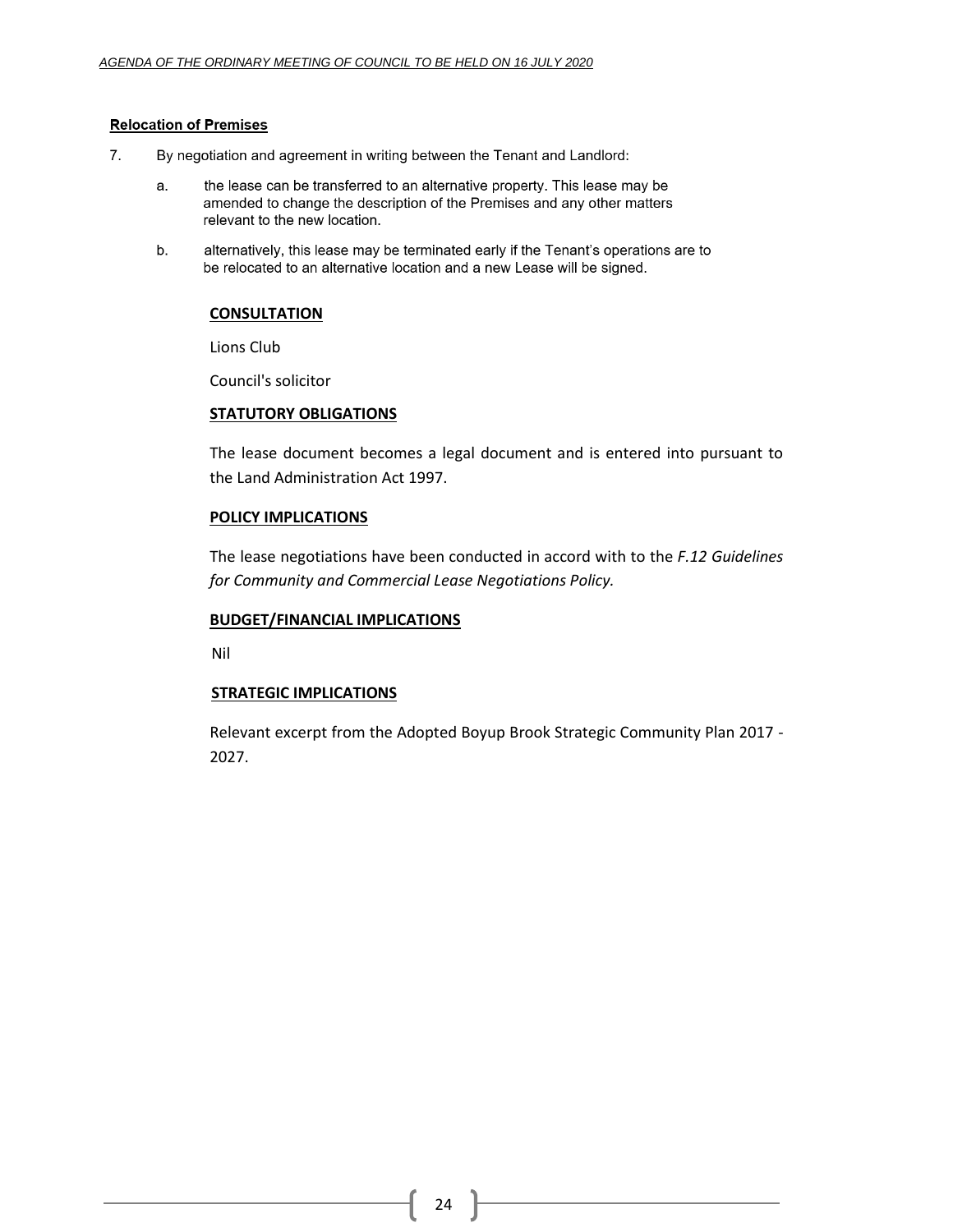#### Social: **Sense of Community**

#### **Our Vision:**

Our place will be a safe, caring and secure

community. Our place will be an active and vibrant

community.

We will have access to services and facilities that meet our requirements.

Our objectives and priorities are built from our outcomes.

| <b>OUTCOMES</b>          | <b>OBJECTIVES</b>                                                                          | <b>PRIORITIES</b>                                                                                                                                                                                                                                                                                                                                                                                                                                               |
|--------------------------|--------------------------------------------------------------------------------------------|-----------------------------------------------------------------------------------------------------------------------------------------------------------------------------------------------------------------------------------------------------------------------------------------------------------------------------------------------------------------------------------------------------------------------------------------------------------------|
| Sustainable<br>community | Ensure a safe, secure<br>community with<br>access to services and<br>facilities as needed. | + Continue to work on retaining a<br>Police Station in Boyup Brook.<br>Continue to encourage initiatives<br>that provide employment<br>opportunities.<br>Continue to provide and advocate<br>for quality medical and ancillary<br>services in Boyup Brook<br>+ Continue to advocate for the<br>retention of schools from K to<br>year 10 in Boyup Brook.<br>+ Continue to support development<br>which provides diversity and<br>opportunity for accommodation. |
|                          | <b>Promote community</b><br>participation,<br>interactions and<br>connections              | <b>Continue to support Community</b><br>groups and clubs<br>Partner with key stakeholders on<br>community needs driven projects.                                                                                                                                                                                                                                                                                                                                |

# **SUSTAINABILITY IMPLICATIONS**

➢ **Environmental**

There are no known significant environmental issues.

➢ **Economic**

There are no known significant economic issues.

➢ **Socia**l There are no known significant social issues any adverse impact on the Men shed would be detrimental to the community.

#### **VOTING REQUIREMENTS**

Simple majority

## **OFFICER RECOMMENDATION – Item 9.3.4**

That Council endorse the lease document between the Shire of Boyup Brook and the Lions Club with any non-substantial changes incorporated in the lease document.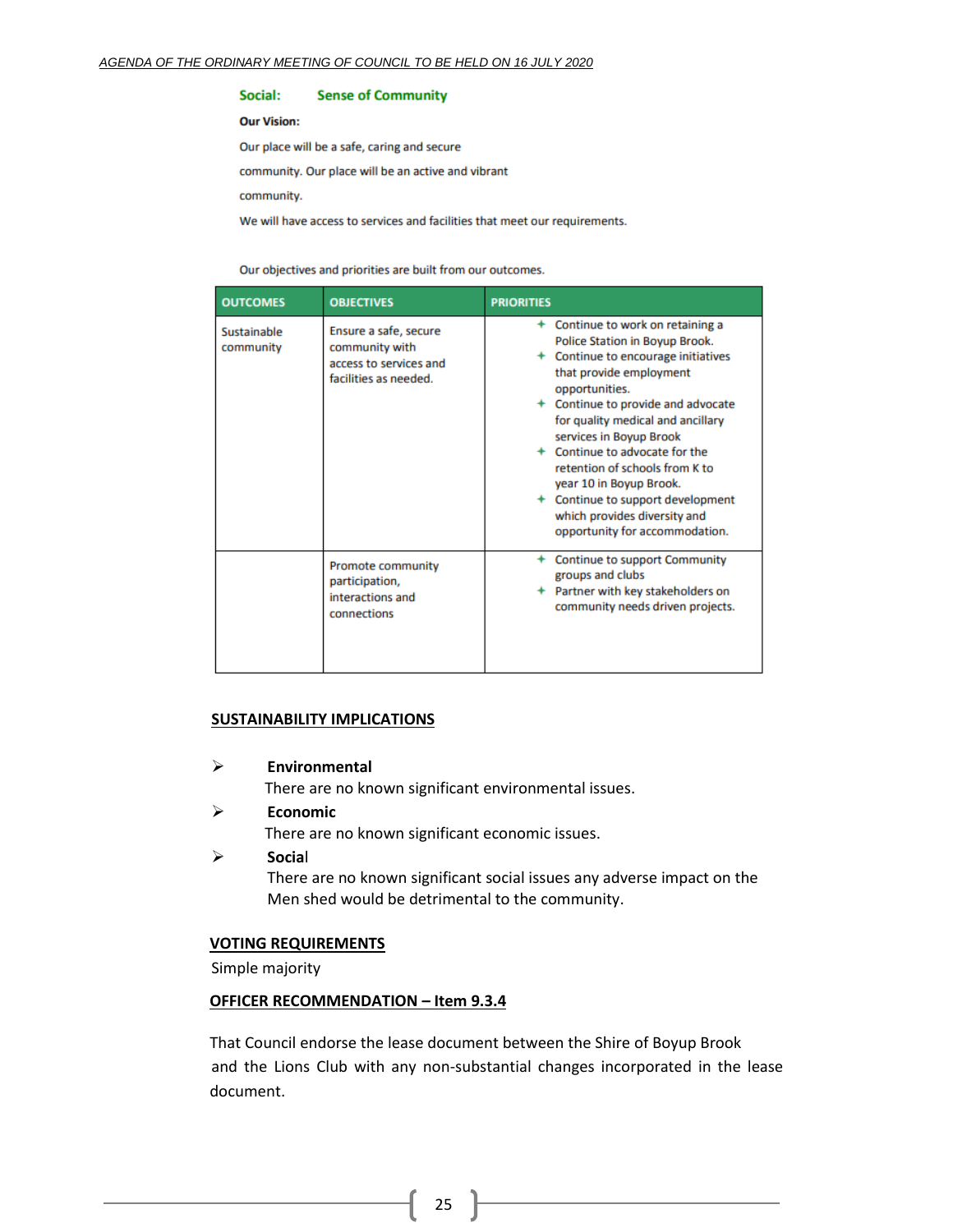### <span id="page-25-0"></span>**9.3.5 Community Grant Acquittals**

| Location:                              | N/A                                                   |
|----------------------------------------|-------------------------------------------------------|
| <b>Applicant:</b>                      | Lions & Community Groups                              |
| File:                                  | FM/25/008                                             |
| <b>Disclosure of Officer Interest:</b> | None                                                  |
| Date:                                  | 10 July 2020                                          |
| <b>Authors:</b>                        | Joanna Kaye - Research and Development<br>Coordinator |
| <b>Authorizing Officer:</b>            | Peter Dittrich Acting CEO                             |
| <b>Attachments:</b>                    | Yes.                                                  |
|                                        | Community Grants 2019/20 Acquittal<br>Summary         |

### **SUMMARY**

The purpose of this report is for Council:

1. To receive the Community Grants 2019/20 Acquittals

*\_\_\_\_\_\_\_\_\_\_\_\_\_\_\_\_\_\_\_\_\_\_\_\_\_\_\_\_\_\_\_\_\_\_\_\_\_\_\_\_\_\_\_\_\_\_\_\_\_\_\_\_\_\_\_\_\_\_\_\_\_\_\_\_\_\_\_\_\_\_\_\_*

2. To approve the Lions Club acquittal exemption for the cancelled 2020 Pumpkin Festival due to CV-19.

#### **BACKGROUND**

The 2019/20 Community Grant Acquittal deadline was 30 June 2020. All acquittals have now been received.

The Lions Pumpkin Festival Event was cancelled due to CV-19. They have requested an exception from the acquittal process for 19/20.

#### **COMMENT**

The Community Grants 2019/20 Acquittal Summary attached provides an overview of the acquittals received. All grants were acquitted except for the Lions Pumpkin Festival.

Email from Glenda Moroni, Lions President sent: Monday, 6 July 2020 4:30 PM

*Hi Joanna. I did receive an email from someone, sorry have forgotten who, and I wrote back to the email asking Mr Smith what he would like us to do with the \$500. I did not hear back from him, so I asked Tom Oversby, to check with him,*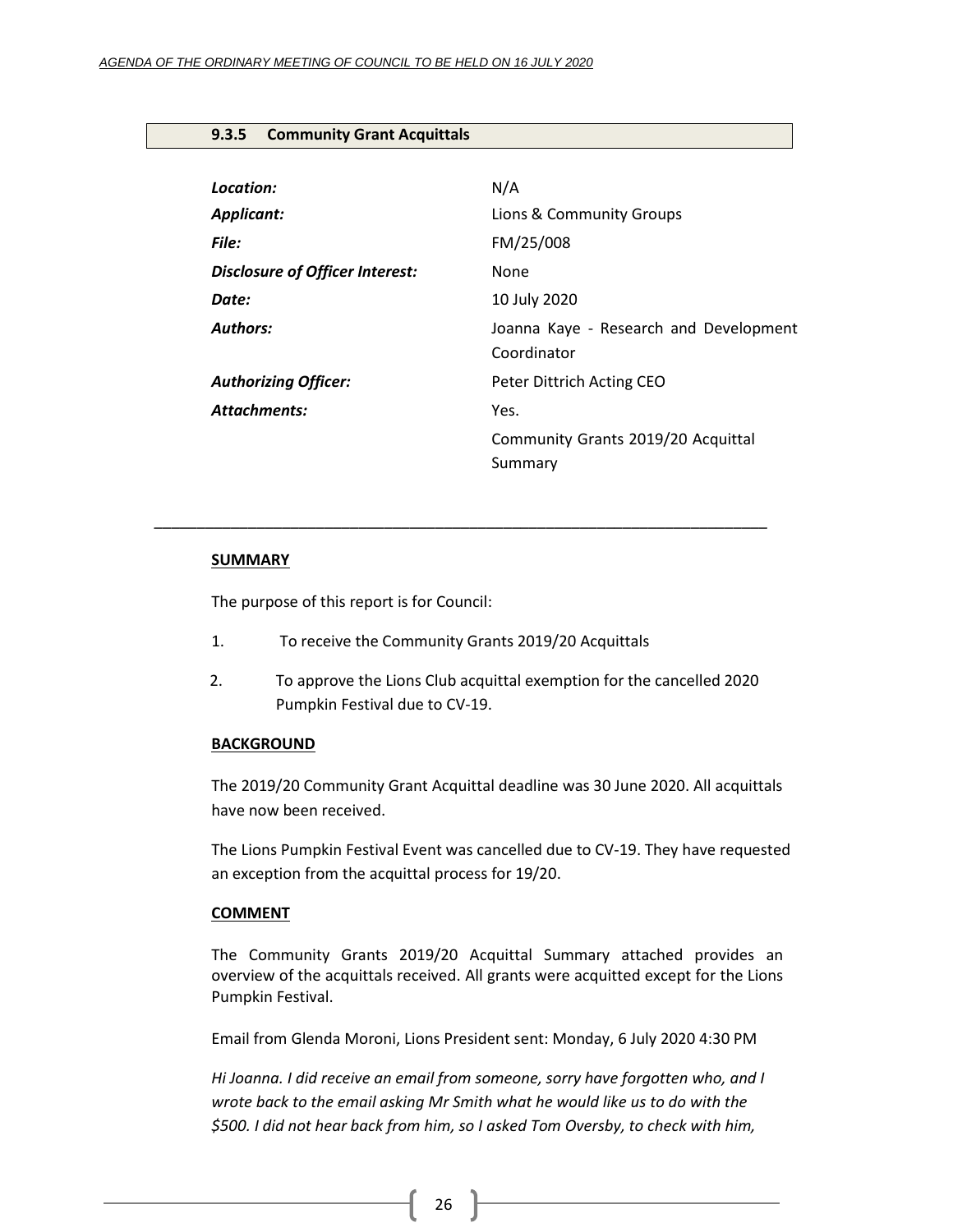*and according to Tom he said leave it. I am more than happy to send the Shire a cheque just to make it all legal. Please let me know.*

#### **CONSULTATION**

Lions

Community Groups

### **STATUTORY OBLIGATIONS** - Nil

#### **POLICY IMPLICATIONS** – Yes

F.02 Guidelines for Community Grants

# **BUDGET/FINANCIAL IMPLICATIONS** - Nil

## **STRATEGIC IMPLICATIONS** – Yes

Social: **Sense of Community** 

**Our Vision:** 

Our place will be a safe, caring and secure

community. Our place will be an active and vibrant

community.

We will have access to services and facilities that meet our requirements.

Our objectives and priorities are built from our outcomes.

| <b>OUTCOMES</b>          | <b>OBJECTIVES</b>                                                                          | <b>PRIORITIES</b>                                                                                                                                                                                                                                                                                                                                                                                                                                         |
|--------------------------|--------------------------------------------------------------------------------------------|-----------------------------------------------------------------------------------------------------------------------------------------------------------------------------------------------------------------------------------------------------------------------------------------------------------------------------------------------------------------------------------------------------------------------------------------------------------|
| Sustainable<br>community | Ensure a safe, secure<br>community with<br>access to services and<br>facilities as needed. | Continue to work on retaining a<br>Police Station in Boyup Brook.<br>Continue to encourage initiatives<br>that provide employment<br>opportunities.<br>Continue to provide and advocate<br>for quality medical and ancillary<br>services in Boyup Brook<br>Continue to advocate for the<br>retention of schools from K to<br>year 10 in Boyup Brook.<br>Continue to support development<br>which provides diversity and<br>opportunity for accommodation. |
|                          | <b>Promote community</b><br>participation,<br>interactions and<br>connections              | Continue to support Community<br>groups and clubs<br>Partner with key stakeholders on<br>community needs driven projects.                                                                                                                                                                                                                                                                                                                                 |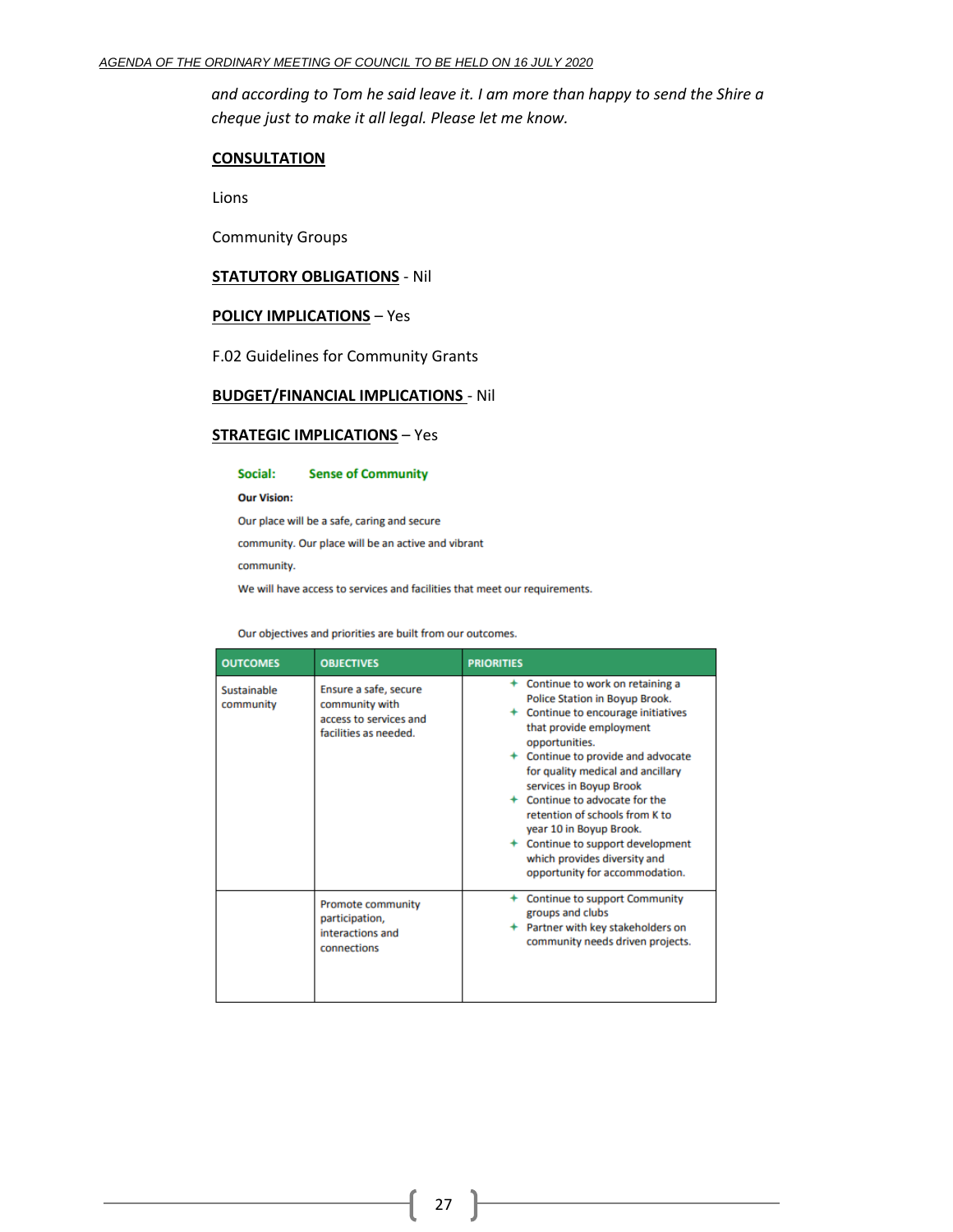#### **Governance: Strengthen Local Leadership**

#### **Our Vision:**

We will ensure our sustainability through our leadership, our regional partnerships and ensure we make informed resource decisions for the good of our community.

. . . . . . .

We will engage and listen to our community, advocate on their behalf, be accountable and manage within our governance and legislative framework.

Our objectives and priorities are built from our outcomes.

| <b>OUTCOMES</b>                        | <b>OBJECTIVES</b>                                              | <b>PRIORITIES</b>                                                                                                                                                                                                                                                                                                                                            |
|----------------------------------------|----------------------------------------------------------------|--------------------------------------------------------------------------------------------------------------------------------------------------------------------------------------------------------------------------------------------------------------------------------------------------------------------------------------------------------------|
| Council and<br>Community<br>Leadership | Provide leadership on<br>behalf of the community.              | + Lobby and advocate for improved<br>services, infrastructure, and access to.<br>Advocate for the strengthening of health<br>and education services.<br>$+$ Develop partnerships with<br>stakeholders to enhance community<br>services and infrastructure.                                                                                                   |
|                                        | <b>Foster community</b><br>participation and<br>collaboration. | Support volunteers and<br>$^+$<br>encourage community<br>involvement in community<br>groups and organisations.<br>+ Partner in specific projects<br>including community<br>contributions.                                                                                                                                                                    |
| Sustainable<br>Governance              | <b>Manage resources</b><br>effectively.                        | + Continue to maintain strategic financial<br>and asset management plans to inform<br>decisions.<br>Strive to deliver services to the level<br>needed/wanted by the community<br>funding dependant.<br><b>Ensure governance and</b><br>legislative requirements are<br>met.<br>+ Maintain an adequate<br>workforce to meet service<br>levels and legislative |

#### **VOTING REQUIREMENTS**

Simple Majority

## **OFFICER RECOMMENDATION – Item 9.3.5**

That Council:

- 1. Receives the 2019/20 Community Grant Acquittals.
- 2. Approves the acquittal exemption for the cancelled 2020 Pumpkin Festival due to CV-19.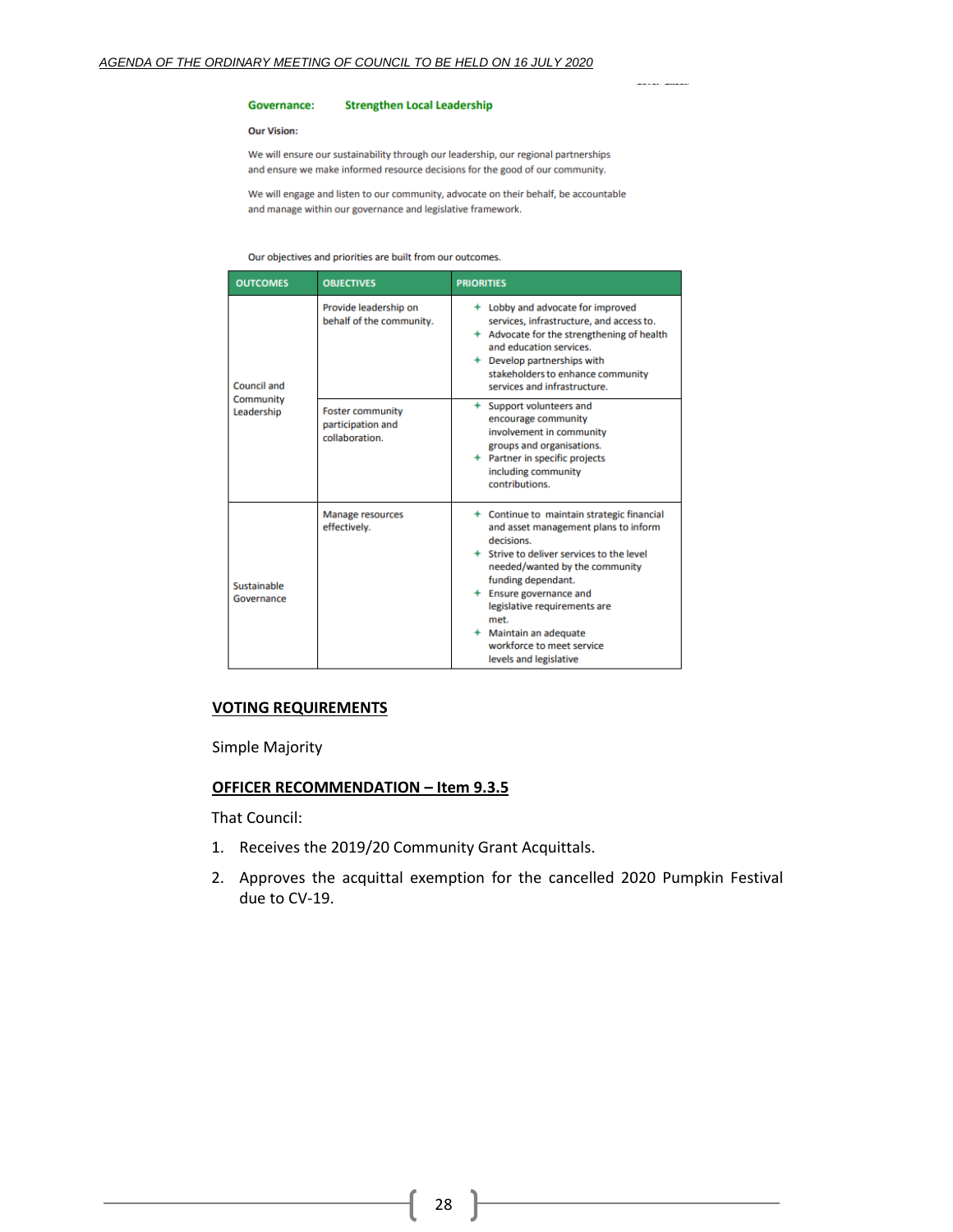# <span id="page-28-0"></span>**9.3.6 Community Grant Funding Agreement**

| Location:                              | N/A                                                           |
|----------------------------------------|---------------------------------------------------------------|
| Applicant:                             | Community                                                     |
| File:                                  | FM/25/008                                                     |
| <b>Disclosure of Officer Interest:</b> | None                                                          |
| Date:                                  | 10 July 2020                                                  |
| <b>Authors:</b>                        | Joanna Kaye - Research and Development<br>Coordinator         |
| <b>Authorizing Officer:</b>            | Peter Dittrich Acting CEO                                     |
| Attachments:                           | Yes.                                                          |
|                                        | Community Grants 2020/21 Funding<br><b>Agreement Template</b> |

#### **SUMMARY**

The purpose of this report is for Council to approve the 2020/21 Funding Agreement template.

*\_\_\_\_\_\_\_\_\_\_\_\_\_\_\_\_\_\_\_\_\_\_\_\_\_\_\_\_\_\_\_\_\_\_\_\_\_\_\_\_\_\_\_\_\_\_\_\_\_\_\_\_\_\_\_\_\_\_\_\_\_\_\_\_\_\_\_\_\_\_\_\_*

# **BACKGROUND**

The 2020/21 Community Grants will be included in the 20/21 Budget.

#### **COMMENT**

The Community Grant Funding Agreement template has been updated to include a "value alignment" statement. See excerpt below: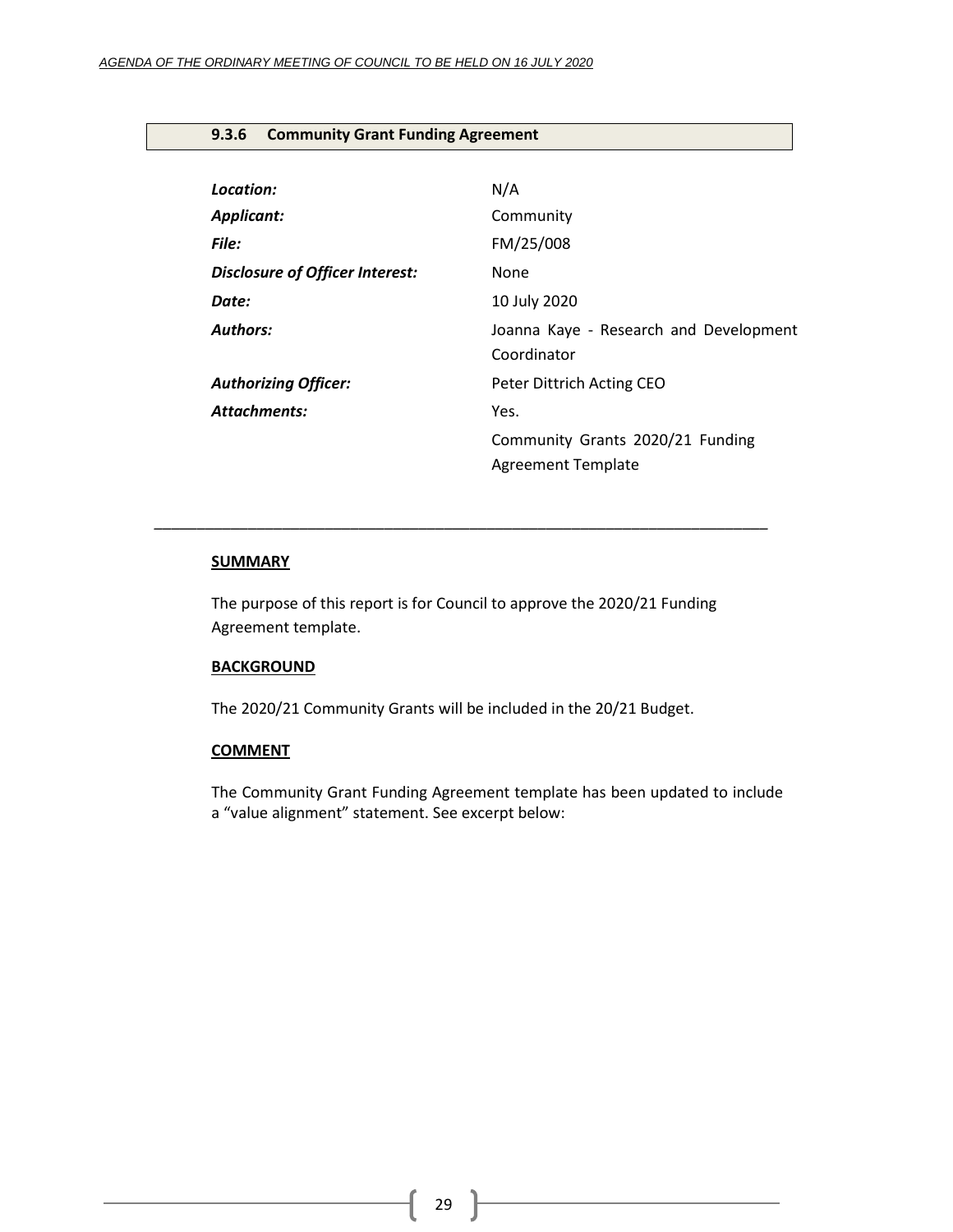#### 5.3 **Value Alignment**

The Shire promotes an open and respectful communication process and requests that there is no public criticism of Council, Council employees or Council members. If members of the organisation have an issue or a question:

- In the first instance, contact the Council Administration Office, either by telephone. email or letter. Council staff will be happy to assist you if you are unsure of the person you need to contact. Most matters can be resolved during this initial contact.
- If you are not satisfied by this contact, make an appointment to meet or write to the Chief Executive Officer. If you are not satisfied with the outcome, contact your Ward Councillor. Contact telephone numbers are listed on the Elected Members' page of the website

The members of the organisation receiving a Community Grant are required to comply with all relevant Council policies, codes and resolutions. This includes compliance of the Personal Behaviour requirements of Members and staff in the Shire of Boyup Brook - Code of Conduct, see excerpt below. Visit the Shire website for the full document.

#### 5.1 Personal Behaviour

- (a) Members and staff will:
	- (i) act, and be seen to act, properly and in accordance with the requirements of the law and the terms of this Code;
	- (ii) perform their duties impartially and in the best interests of the Local Government uninfluenced by fear or favour;
	- (iii) act in good faith (ie. honestly, for the proper purpose, and without exceeding their powers) in the interests of the Local Government and the community;
	- (iv) make no allegations which are improper or derogatory (unless true and in public interest) and refrain from any form of conduct, in the performance of their official or professional duties, which may cause any reasonable person unwarranted offence or embarrassment; and
	- (v) always act in accordance with their obligation of fidelity to the Local Government.
- (b) Members will represent and promote the interests of the Shire of Boyup Brook, while recognising their special duty to their own constituents.

By signing this funding agreement, the organisation and its members agree to follow the customer comment process and act according to the personal behaviour guidelines above, aligned with the values of the Shire.

The Funding Agreement template Schedule has also been updated to include "Special Requirements" so that specific conditions for the funding of the grant can be included.

#### **CONSULTATION**

Cr. Rear and Cr. O'Connell have provided feedback on the template. Their suggested changes have been incorporated in the final document.

#### **STATUTORY OBLIGATIONS** - Nil

#### **POLICY IMPLICATIONS** – Yes

F.02 Guidelines for Community Grants

#### **BUDGET/FINANCIAL IMPLICATIONS** - Nil

#### **STRATEGIC IMPLICATIONS** – Yes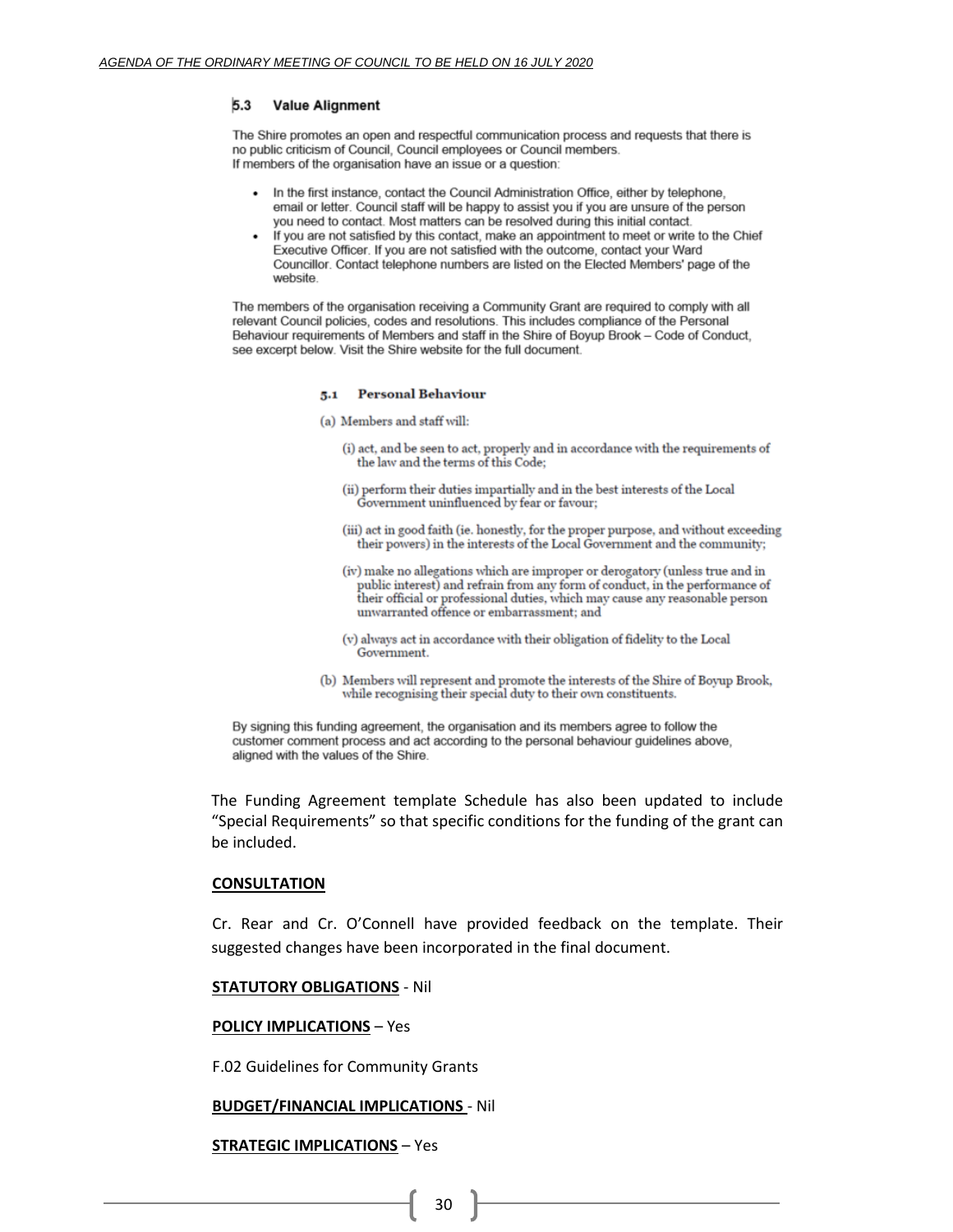#### Social: **Sense of Community**

#### **Our Vision:**

Our place will be a safe, caring and secure

community. Our place will be an active and vibrant

community.

We will have access to services and facilities that meet our requirements.

Our objectives and priorities are built from our outcomes.

| <b>OUTCOMES</b>          | <b>OBJECTIVES</b>                                                                          | <b>PRIORITIES</b>                                                                                                                                                                                                                                                                                                                                                                                                                                               |
|--------------------------|--------------------------------------------------------------------------------------------|-----------------------------------------------------------------------------------------------------------------------------------------------------------------------------------------------------------------------------------------------------------------------------------------------------------------------------------------------------------------------------------------------------------------------------------------------------------------|
| Sustainable<br>community | Ensure a safe, secure<br>community with<br>access to services and<br>facilities as needed. | + Continue to work on retaining a<br>Police Station in Boyup Brook.<br>Continue to encourage initiatives<br>that provide employment<br>opportunities.<br>Continue to provide and advocate<br>for quality medical and ancillary<br>services in Boyup Brook<br>+ Continue to advocate for the<br>retention of schools from K to<br>year 10 in Boyup Brook.<br>+ Continue to support development<br>which provides diversity and<br>opportunity for accommodation. |
|                          | <b>Promote community</b><br>participation,<br>interactions and<br>connections              | Continue to support Community<br>groups and clubs<br>Partner with key stakeholders on<br>community needs driven projects.                                                                                                                                                                                                                                                                                                                                       |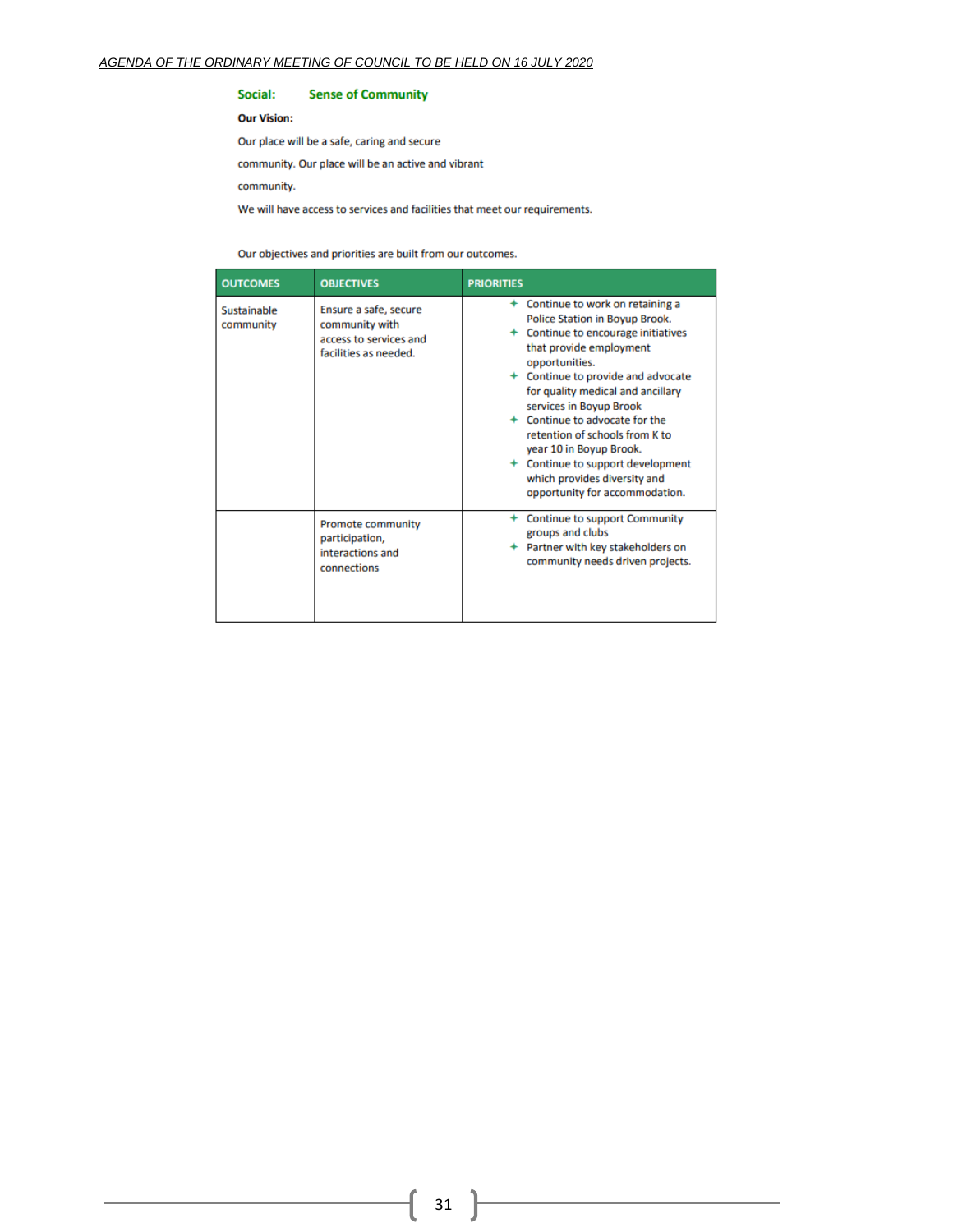#### **Governance: Strengthen Local Leadership**

#### **Our Vision:**

We will ensure our sustainability through our leadership, our regional partnerships and ensure we make informed resource decisions for the good of our community.

. . . . . . . . .

We will engage and listen to our community, advocate on their behalf, be accountable and manage within our governance and legislative framework.

Our objectives and priorities are built from our outcomes.

| <b>OUTCOMES</b>           | <b>OBJECTIVES</b>                                                      | <b>PRIORITIES</b>                                                                                                                                                                                                                                                                                                                                            |
|---------------------------|------------------------------------------------------------------------|--------------------------------------------------------------------------------------------------------------------------------------------------------------------------------------------------------------------------------------------------------------------------------------------------------------------------------------------------------------|
| Council and               | Provide leadership on<br>behalf of the community.                      | + Lobby and advocate for improved<br>services, infrastructure, and access to.<br>Advocate for the strengthening of health<br>and education services.<br>$+$ Develop partnerships with<br>stakeholders to enhance community<br>services and infrastructure.                                                                                                   |
| Community<br>Leadership   | $^+$<br><b>Foster community</b><br>participation and<br>collaboration. | Support volunteers and<br>encourage community<br>involvement in community<br>groups and organisations.<br>+ Partner in specific projects<br>including community<br>contributions.                                                                                                                                                                            |
| Sustainable<br>Governance | <b>Manage resources</b><br>effectively.                                | + Continue to maintain strategic financial<br>and asset management plans to inform<br>decisions.<br>Strive to deliver services to the level<br>needed/wanted by the community<br>funding dependant.<br><b>Ensure governance and</b><br>legislative requirements are<br>met.<br>+ Maintain an adequate<br>workforce to meet service<br>levels and legislative |

#### **VOTING REQUIREMENTS**

Simple Majority

# **OFFICER RECOMMENDATION – Item 9.3.6**

That Council approve the 2020/21 Funding Agreement Template for Community Grants and direct the CEO to use this document for all Community Funding Agreements.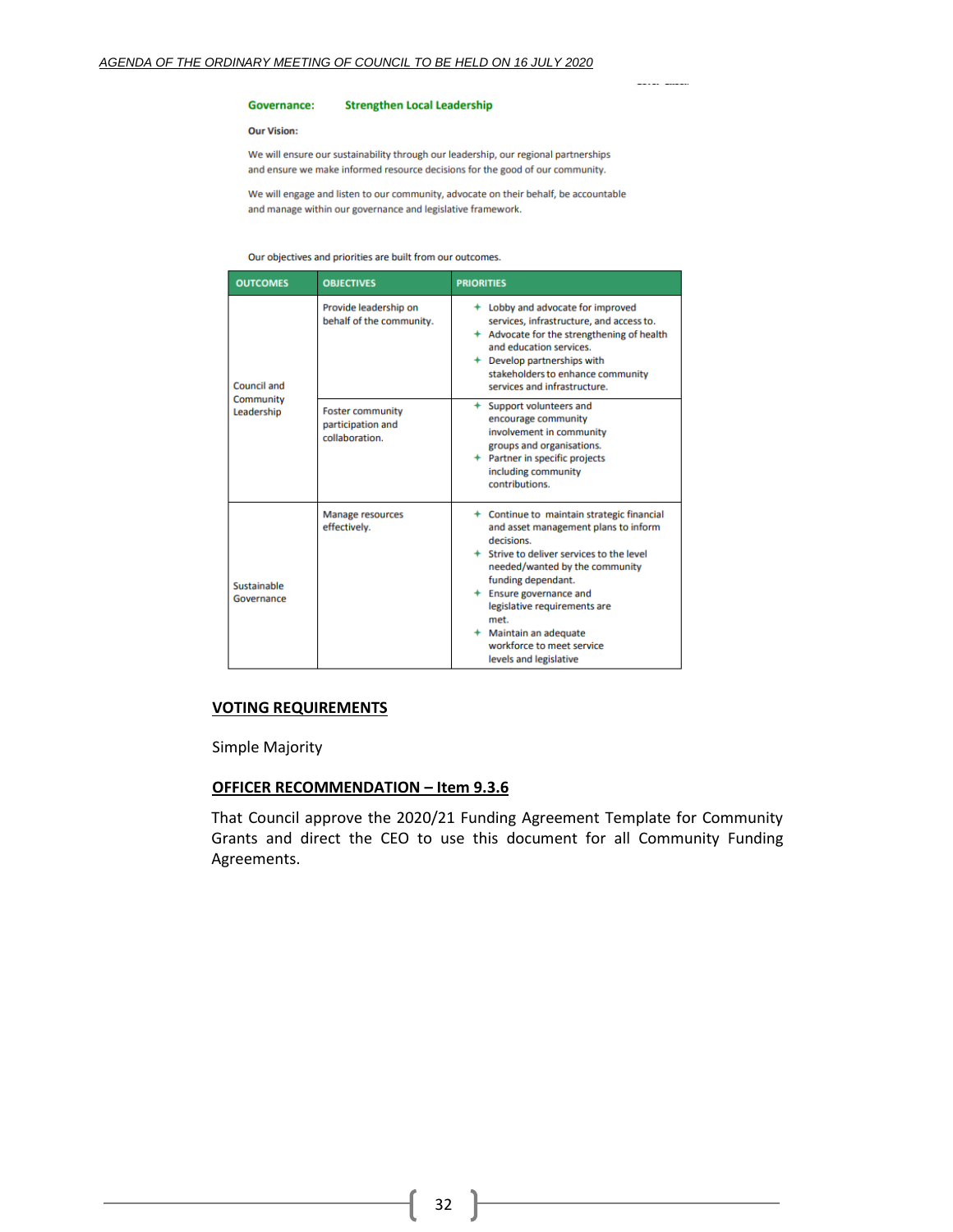<span id="page-32-0"></span>

| 9.3.7 | <b>Officers</b>                 | Appointment of Bush Fire Advisory Committee Members and Bush Fire Control |
|-------|---------------------------------|---------------------------------------------------------------------------|
|       | Applicant:                      | N/A                                                                       |
|       | File:                           | BFAC                                                                      |
|       |                                 |                                                                           |
|       | Disclosure of Officer Interest: | None                                                                      |
|       | Date:                           | 08 July 2020                                                              |
|       |                                 | Author: Daly<br>Community<br>Winter-                                      |
|       |                                 | Regulation<br>Emergency<br>and<br>Manager                                 |
|       | Authorizing Officer:            | Peter Dittrich – Acting CEO                                               |
|       | Attachments:                    | No                                                                        |

\_\_\_\_\_\_\_\_\_\_\_\_\_\_\_\_\_\_\_\_\_\_\_\_\_\_\_\_\_\_\_\_\_\_\_\_\_\_\_\_\_\_\_\_\_\_\_\_\_\_\_\_\_\_\_\_\_\_\_\_\_\_\_\_\_

### **SUMMARY**

This report is for Council to review the nominations to positions on the Bush Fire Advisory Committee (BFAC), and to ratify the appointment:

- of officers to various of the Bush Fire Advisory Committee positions;
- of Brigade delegates to the Bush fire Advisory Committee;
- Appointment of Fire Control Officers for 2020 2021.

# **BACKGROUND**

Pursuant to the following Acts and Regulations, a local government shall in writing appoint persons to exercise on behalf of the local government the powers conferred on a Chief Fire Control Officer / Deputy Chief Fire Control Officer/Fire Control Officer by the Act, Regulations and Local Law:

*Bush Fires Act 1954*

*Bush Fires Regulations 1954*

*Shire of Boyup Brook - Bush Fire Brigades Local Law*

# **COMMENT**

Council Res 139/17 which prescribes that the Bush Fire Advisory Committee will comprise as follows:

- The Council Representative
- Chief Bush Fire Control Officer
- Deputy Chief Bush Fire Control Officer (X-ray 1)
- Communications Officer
- Fire Weather Officer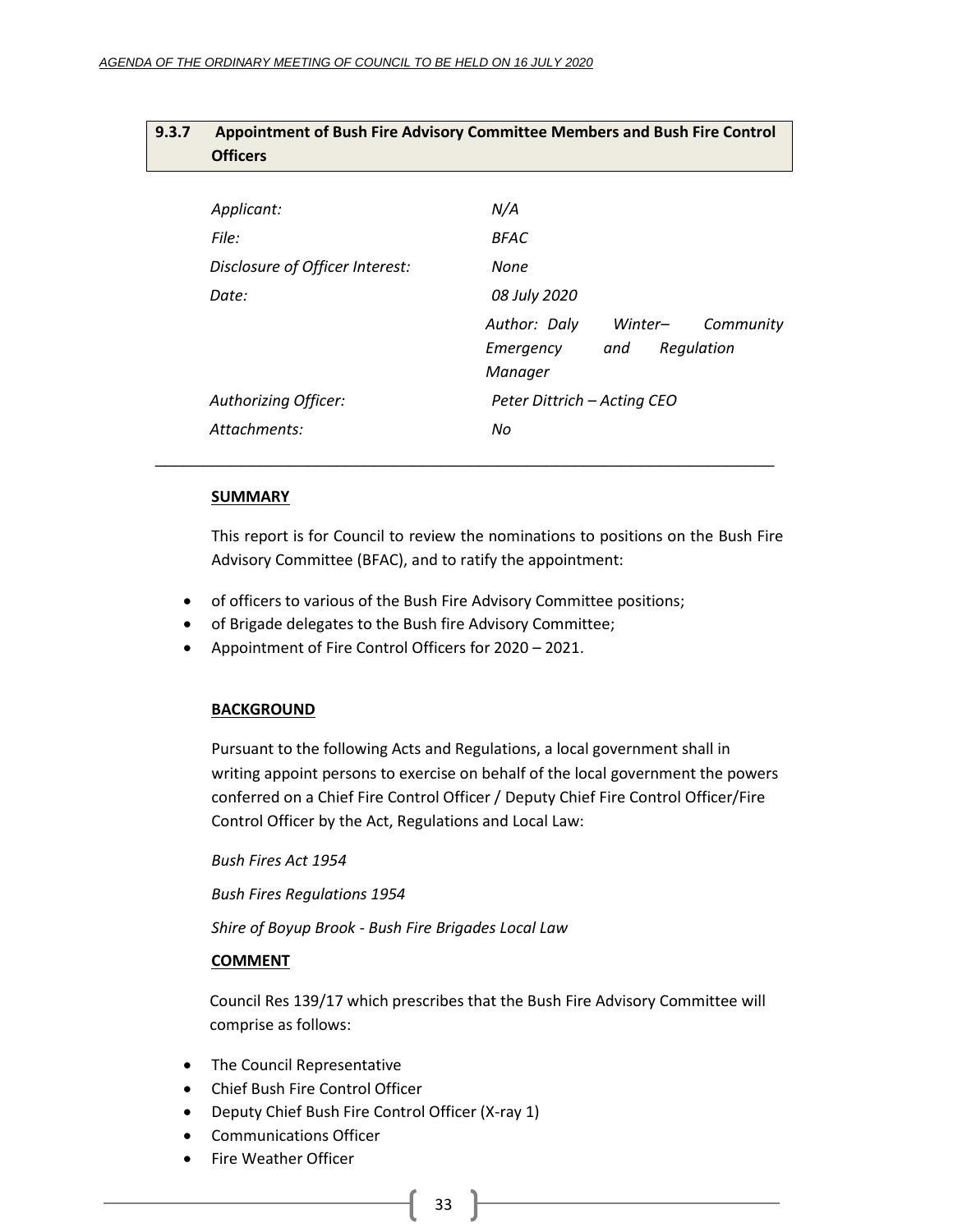- Deputy Fire Weather Officer
- Training Officer
- Two Delegates from each Brigade

This report recommends that in accord with the Bush Fire Advisory Committee minutes, Council designates the above positions to the committee and also designates:

- a second Council representative to deputise for the President, should he/she so nominate; and
- a second Deputy Chief Bush Fire Control Officer (X-ray 2).

# **CONSULTATION**

Bush Fire Advisory Committee

# **STATUTORY OBLIGATIONS**

*Authorisation for Fire Control Officers is required under:* 

*Bush Fires Act 1954*

# **Bush Fire Advisory Committee - Extract from the Bush Fires Act 1954**

# *"67. Advisory committees*

*(1) A local government may at any time appoint such persons as it thinks fit as a bush fire advisory committee for the purpose of advising the local government regarding all matters relating to the preventing, controlling and extinguishing of bush fires, the planning of the layout of fire-breaks in the district, prosecutions for breaches of this Act, the formation of bush fire brigades and the grouping thereof under group brigade officers, the ensuring of co-operation and co-ordination of bush fire brigades in their efforts and activities, and any other matter relating to bush fire control whether of the same kind as, or a different kind from, those specified in this subsection."*

# **Bush Fire Control Officer - Extracts taken from the Bush Fires Act 1954**

*"38. Local government may appoint bush fire control officer*

*(1) A local government may from time to time appoint such persons as it thinks necessary to be its bush fire control officers under and for the purposes of this Act, and of those officers shall subject to section 38A(2) appoint 2 as the Chief Bush Fire Control Officer and the Deputy Chief Bush Fire Control Officer who shall be first and second in seniority of those officers, and subject thereto may determine the respective seniority of the other bush fire control officers appointed by it.*

*(2A) The local government shall cause notice of an appointment made under the provisions of subsection (1) to be published at least once in a newspaper circulating in its district.*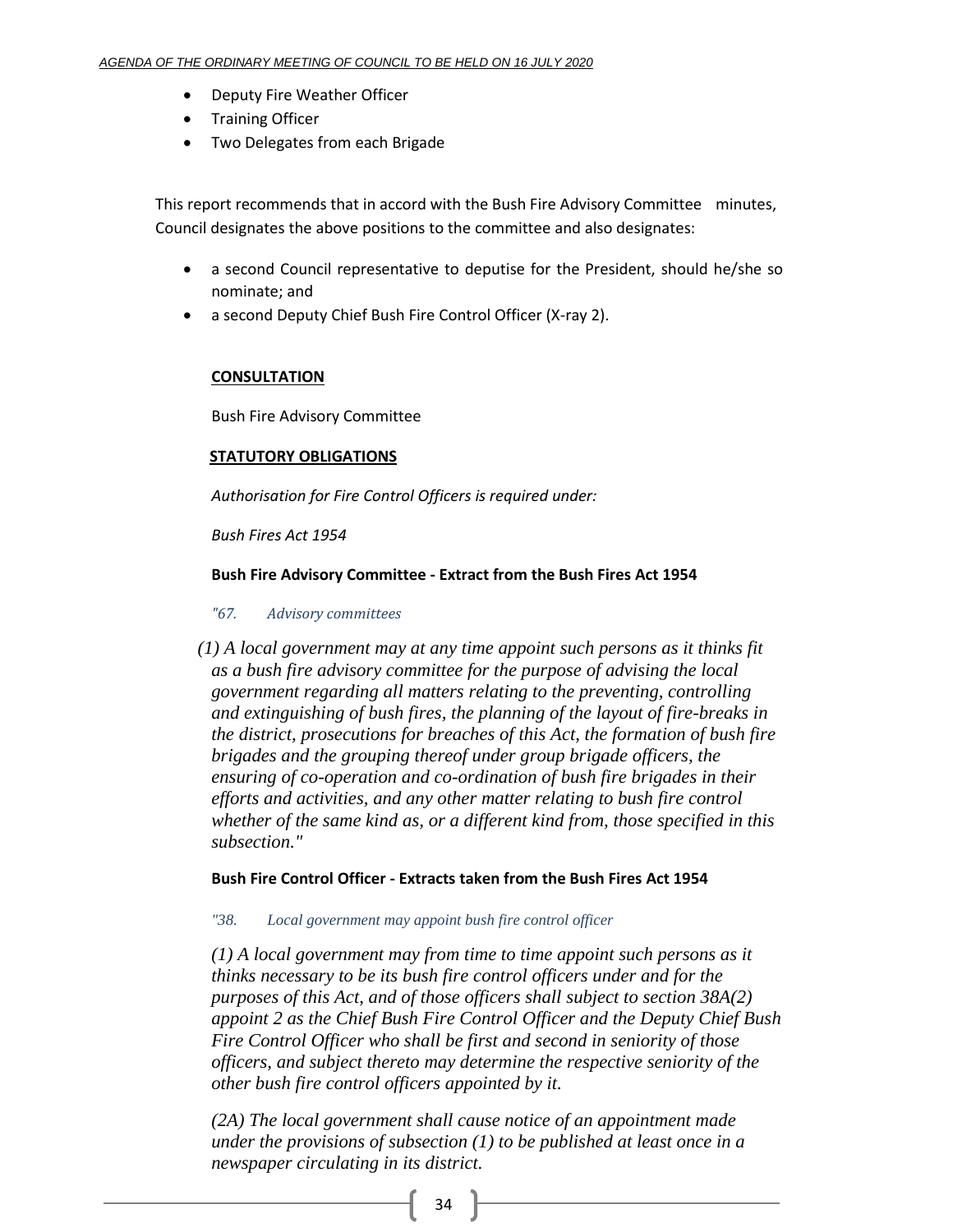*(4) A bush fire control officer appointed under the provisions of this section shall, subject to such directions as may be given by the local government, and subject to this Act take such measures as appear to him to be necessary or expedient and practicable for —*

- *(a) carrying out normal brigade activities;*
- *[(b), (c) deleted]*
- *(d) exercising an authority or carrying out a duty conferred or imposed upon him by any of the provisions of Part III;*
- *(e) procuring the due observance by all persons of the provisions of Part III.*

*(5A) A local government may issue directions to a bush fire control officer appointed by the local government, or to an officer of a bush fire brigade registered by the local government to burn, subject to the provisions of this Act, bush on, or at the margins of, streets, roads, and ways, under the care, control and management of the local government.*

*40. Local governments may join in appointing and employing bush fire control officers*

- *(1) Two or more local governments may by agreement join in appointing, employing and remunerating bush fire control officers for the purposes of this Act.*
- *(2) Bush fire control officers so appointed may exercise their powers and authorities and shall perform their duties under this Act in each and every one of the districts of the local governments which have joined in appointing them.*

*[Section 40 amended: No. 14 of 1996 s. 4.]*

# **Bush Fire Control Officer - Extract taken from the Bush Fires Regulations 1954**

*"15A. Bush fire control officer issuing permits to burn to comply with directions of local government*

*Where a local government issues directions to a bush fire control officer as to the manner in which or the conditions under which permits to burn shall be issued by that officer, he shall comply with those directions.*

*[Regulation 15A inserted: Gazette 21 Jan 1957 p. 88; amended: Gazette 22 Dec 1998 p. 6858.]*

# **POLICY IMPLICATIONS** - Nil.

#### **BUDGET/FINANCIAL IMPLICATIONS**

It is not expected that the 2020 -21 Fire Control budget will be materially different from the 2019 - 2020 budget.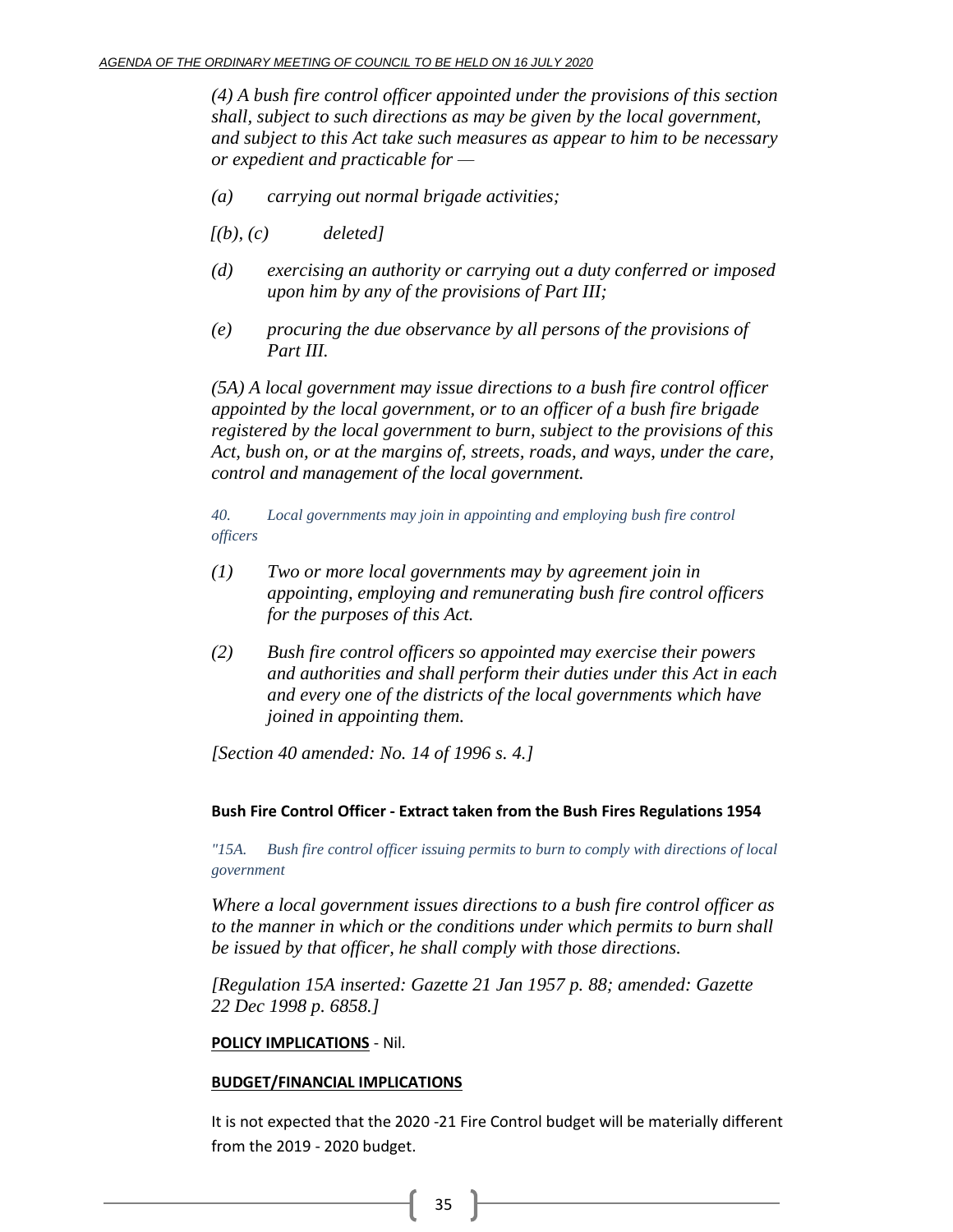### **STRATEGIC IMPLICATIONS**

Shire of Boyup Brook Strategic Community Plan states:

Outcome: Growing Our Community Together – A place that is safe and secure.

# **SUSTAINABILITY IMPLICATIONS**

- ➢ **Environmental**
	- N/A
- ➢ **Economic** N/A
- ➢ **Social** Refer to the *Strategic Implications* section in this report.

# **VOTING REQUIREMENTS**

Simple majority.

# **OFFICER RECOMMENDATION – ITEM 9.3.7**

That:

1. In accordance with determinations made by the Bush Fire Advisory Committee (refer minutes of the Committees 23 June 2020 AGM), Council ratifies the appointment of officers to Bush Fire Advisory Committee positions as follows:

| <b>Chief Fire Control Officer</b>               | <b>Tristan Mead</b>   |
|-------------------------------------------------|-----------------------|
| 1st Deputy Chief Fire Control Officer (X-Ray 1) | Ben Thompson          |
| 2nd Deputy Chief Fire Control Officer (X-Ray 2) | Ron Bingham           |
| Communications Officer (X-Ray 3)                | David Fortune         |
| Fire Weather Officer (X-Ray 4)                  | <b>Brad Fairbrass</b> |
| Deputy Fire Weather Officer                     | James Johnston        |
| <b>Training Officer</b>                         | Vacant                |

such that the Chief Fire Control Officer, or a Deputy Chief Fire Control Officer, might exercise on behalf of Council responsibilities and powers conferred upon a Chief Fire Control Officer as prescribes by legislation as follows:

*Bush Fires Act 1954 Bush Fires Regulations 1954 Shire of Boyup Brook Bush Fires Brigade Local Law*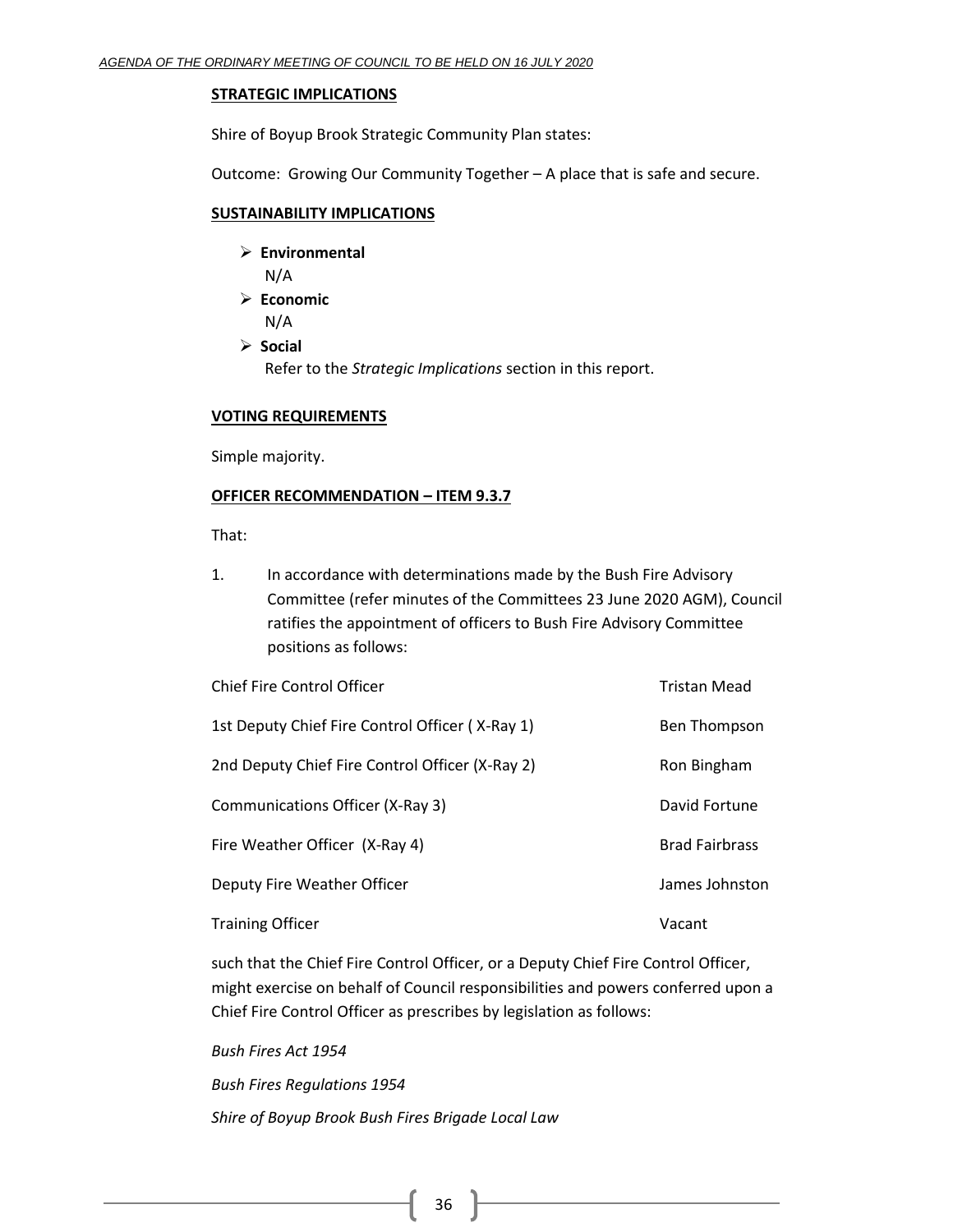- 2. In addition to Cr Walker being appointed Council representative on the Bush Fire Advisory Committee, in accord with the Bush Fire Advisory minutes of their 23 June 2020 AGM, Council appoint Cr O'Connell to be a representative also, should she so nominate.
- 3. In accordance with determinations made by the Bush Fire Advisory Committee minutes of their 23 June 2020 AGM, Council ratifies the appointment of persons to be Bush Fire Advisory Committee delegates as follows:

# Bush Fire Advisory Committee Delegates:

| Benjinup BFB;         |
|-----------------------|
| Chowerup BFB;         |
| Dinninup BFB;         |
| East Boyup Brook BFB; |
| Gibbs BFB;            |
| Kenninup BFB;         |
| Kulikup BFB;          |
| Mayanup BFB;          |
| McAlinden BFB;        |
| Mickalarup/Dwalganup  |
| Nollajup BFB;         |
| Scotts Brook BFB;     |
| Tonebridge BFB;       |
| Tweed BFB;            |
| West Boyup BFB;       |
| DFES (Town Brigade)   |
|                       |

4. For the 2020 -21 fire season Council appoints persons to be Fire Control Officers in the Shire of Boyup Brook, as follows:

# Fire Control Officers:

| David Inglis and Darren Guazzelli       | Benjinup BFB; |
|-----------------------------------------|---------------|
| <b>Brooks Evans and Anthony Hallett</b> | Chowerup BFB; |

37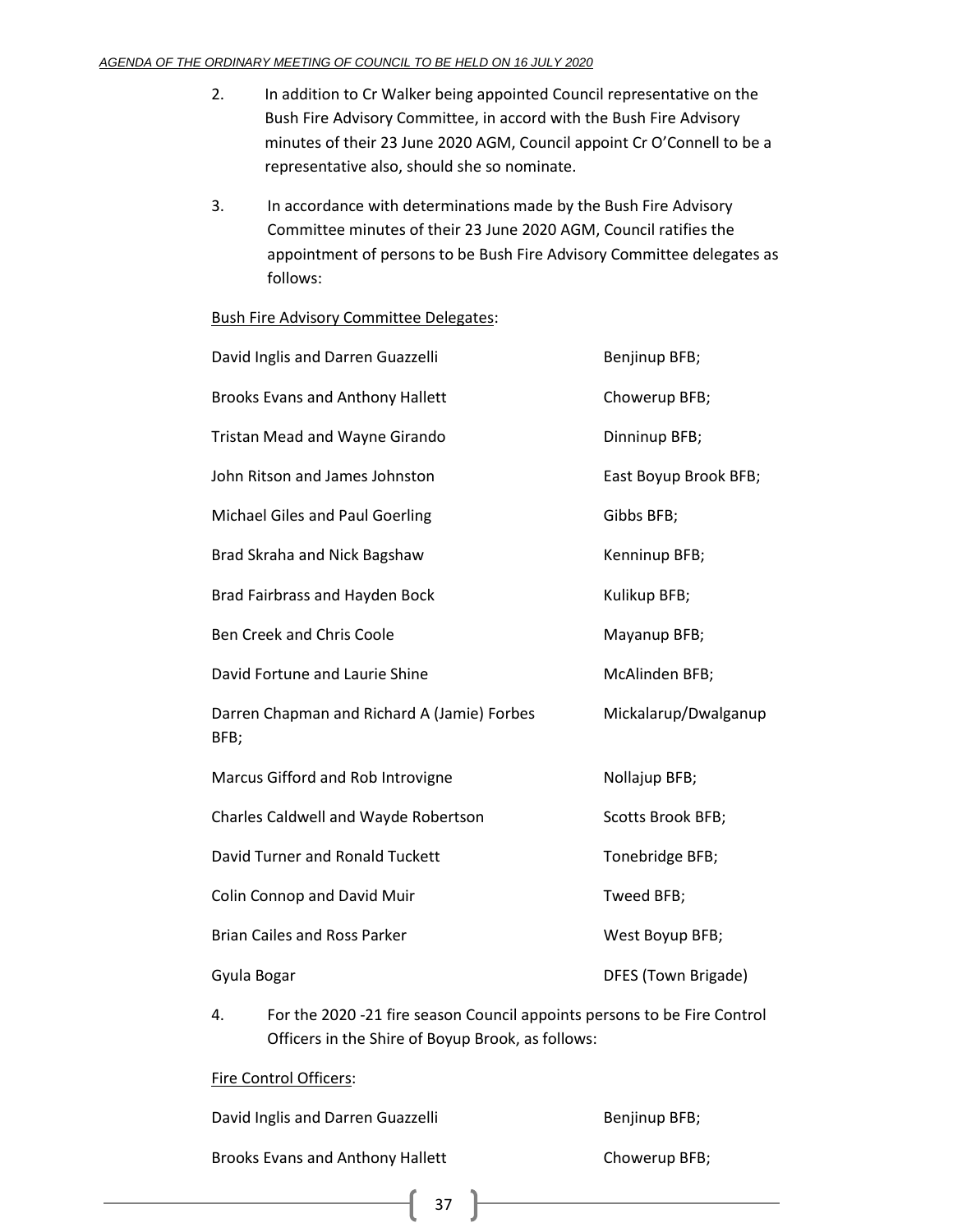| Gyula Bogar                                 | (DFES) - Town;                  |
|---------------------------------------------|---------------------------------|
| Tristan Mead and Wayne Girando              | Dinninup BFB;                   |
| John Ritson and James Johnstone             | East Boyup Brook BFB;           |
| Ron Bingham and Paul Goerling               | Gibbs BFB;                      |
| Brad Skraha and Nick Bagshaw                | Kenninup BFB;                   |
| Brad Fairbrass and Hayden Bock              | Kulikup BFB;                    |
| Ben Creek and Chris Coole                   | Mayanup BFB;                    |
| David Fortune and Laurie Shine              | McAlinden BFB;                  |
| Darren Chapman and Richard A (Jamie) Forbes | Mickalarup/Dwalganup<br>BFB;    |
| Marcus Gifford and Rob Introvigne           | Nollajup BFB;                   |
| Charles Caldwell and Wayde Robertson        | Scotts Brook BFB;               |
| <b>Ronald Tuckett and David Turner</b>      | Tonebridge BFB;                 |
| Colin Connop and David Muir                 | Tweed BFB;                      |
| <b>Brian Cailes and Ross Parker</b>         | West Boyup BFB,                 |
| Kim Hales (McAlinden/Duranillin)            | Dual FCO - Shire of West Arthur |

in accord with Brigade and Bush Fire Advisory minutes, or written communications available to the administration.

Such that they might exercise on behalf of Council responsibilities and powers conferred upon a Fire Control Officer as prescribes by legislation as follows:

# *Bush Fires Act 1954*

# *Bush Fires Regulations 1954*

# *Shire of Boyup Brook Bush Fires Brigade Local Law*

5. Directs the Acting CEO to have a notice of appointment published in a local newspaper of the Chief Fire Control Officer, Deputy Chief Fire Control Officers, Fire Weather Officers and Fire Control Officers for the Shire of Boyup Brook, and to issue each of these Officers with written confirmation of their appointment.